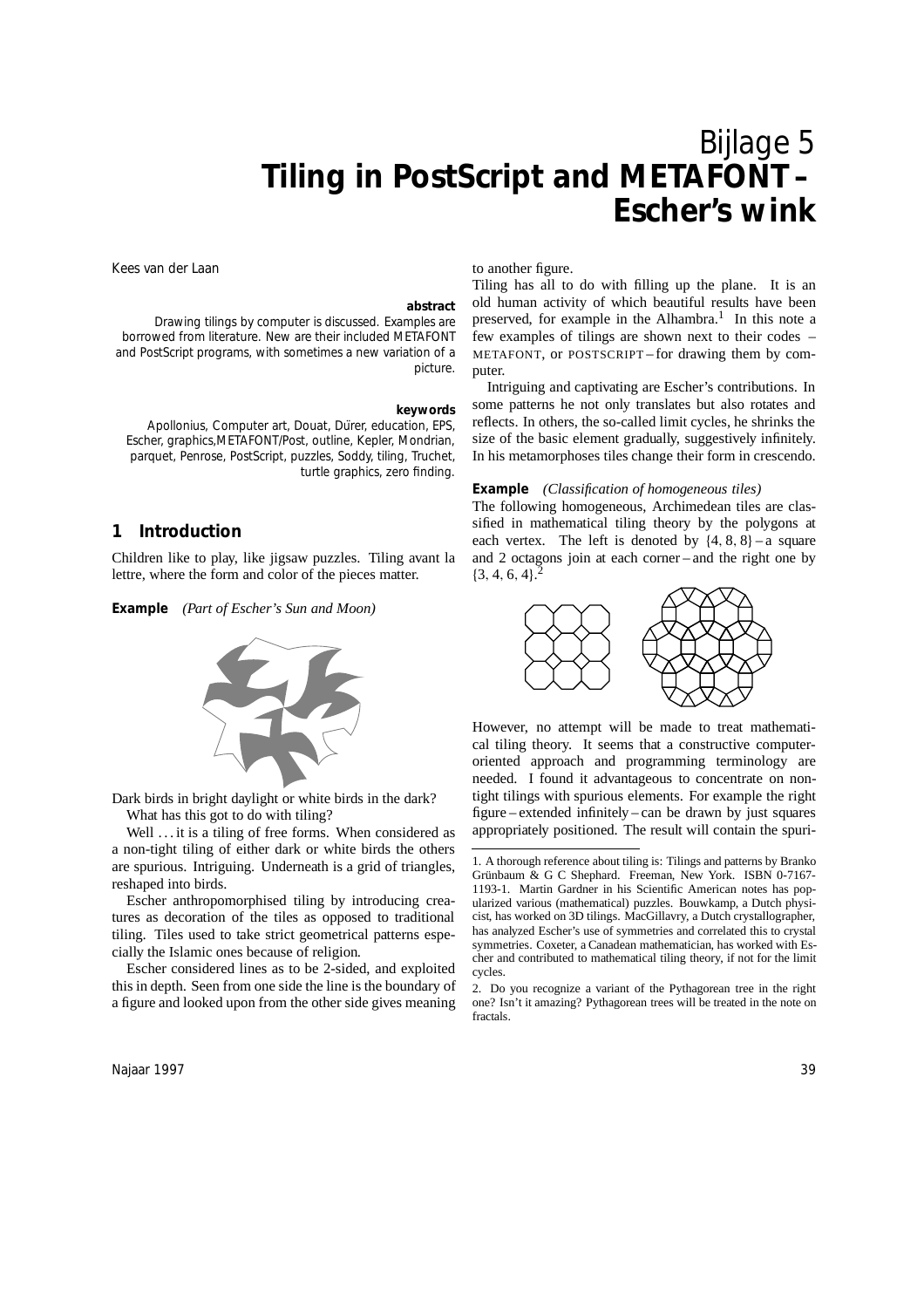# ous triangles and hexagons.

To draw Pythagorean trees needed a lifetime in the 40-ies. I don't know how much time it took to draw tilings, but with the computer it is just a matter of programming, which is substantial less especially when we can build from templates.

### **1.1 Coding**

The coding of tilings comes down to finding a basic element – a tile – and to make compositions of rotated and/or translated copies. Because these symmetry operations can be easily programmed for a computer, drawing and designing tilings can be seen as computer art nowadays.

In contrast with general POSTSCRIPT codes which are usually generated by programs just for use, my codes are concise, consistent,<sup>3</sup> educational, procedural, and next best to literate.

The POSTSCRIPT codes are ready for use. The META-FONT codes don't build a character, just the inherent aspects are shown, to illustrate differences with coding in POSTSCRIPT.<sup>4</sup> For use adaptations are needed reflecting your computing environment, be it to build a character from the code and export this etc., or to make a MetaPost code from it, and so on.

Not all codes have been included, especially the more elaborate ones, mostly of composite tilings, have been omitted. Nor are there METAFONT codes for all pictures. The reason is that I started with METAFONT but experienced later on POSTSCRIPT, and when the note grew only POSTSCRIPT codes were developed, which for these problems is sufficient and practical enough, given my situation. It is hoped that the included METAFONT codes serve their purpose.

Fractal tilings and space filling curves – well . . . mathematical curves – will be treated in separate notes.

All the enclosed pictures have POSTSCRIPT codes; none has been scanned.

**Conventions** I've adopted the following conventions in coding POSTSCRIPT and hope by stating them it will ease the reading of the codes.

- Constants are at the beginning and have short names. The prefix *m* (minus) denotes the negative value, *h* denotes half the value. The postfix *loc* denotes a quantity to be used locally, especially in recursion. So *mhsloc* denotes −*.5s*, to be used locally.<sup>5</sup>
- /*name* exch def, lays hands on the value on the top of the stack. This is used to reuse an argument (by name), supplied on the stack (before the invoke of an operator).

Generally, intelligibility is served by appropriate spacing, and when spacing is absent either it is trivial or spacing is not relevant for understanding.

The following selection of structuring elements are reminders for those not familiar with POSTSCRIPT.

- $\Box$  definitions<sup>6</sup>
- /*name*. . . def /*name*{...} def
- structures

gsave... grestore, the graphics state delimiters<sup>7</sup> *boolean* {*truepart*}if *boolean* {*truepart*} {*f alsepart*}ifelse *value* {*loopbody*}repeat *begin step end* {*loopbody*}for *array* {*loopbody*}forall<sup>8</sup> {*loopf irstpart boolean* {exit}if*loopsecondpart* }loop

### **Example** *(Tangram)*

Another way of looking might emerge from playing with Tangram-like puzzles, to combine the (holy) 7 pieces into free forms, stimulating phantasy.



In POSTSCRIPT the Tangram tablet can be drawn as follows.

| %!PS-Adobe- Tangram, cgl Jan 97 |  |
|---------------------------------|--|
| %%BoundingBox: -50 -50 50 50    |  |
| /s 50 def /ms snegdef           |  |
| /hs s 2 div def /mhs hs neg def |  |
| ms ms moveto ms s lineto        |  |
| s s lineto s ms lineto          |  |
| closepath fill %square          |  |
| s s moveto coms ms lineto       |  |
|                                 |  |

<sup>3</sup>. I did not pluck from the net codes programmed by various people, with as a consequence that the programs enjoy a common approach and programming style facilitating intelligibility.

<sup>4</sup>. My METAFONT codes are essentially compatible with MetaPost codes, because I pay attention to use only the common features. For example, I don't rely on the fact that in METAFONT pixels can have more than two values.

<sup>5</sup>. METAFONT allows −*.*5*s* as such, nice syntactic sugar.

<sup>6</sup>. The difference is that in the first only the result is associated and stored under the name, while the latter stores and associates all that is between the curly braces with the name.

<sup>7</sup>. There are no scope braces.

<sup>8</sup>. For all the values supplied in the array the loop is executed.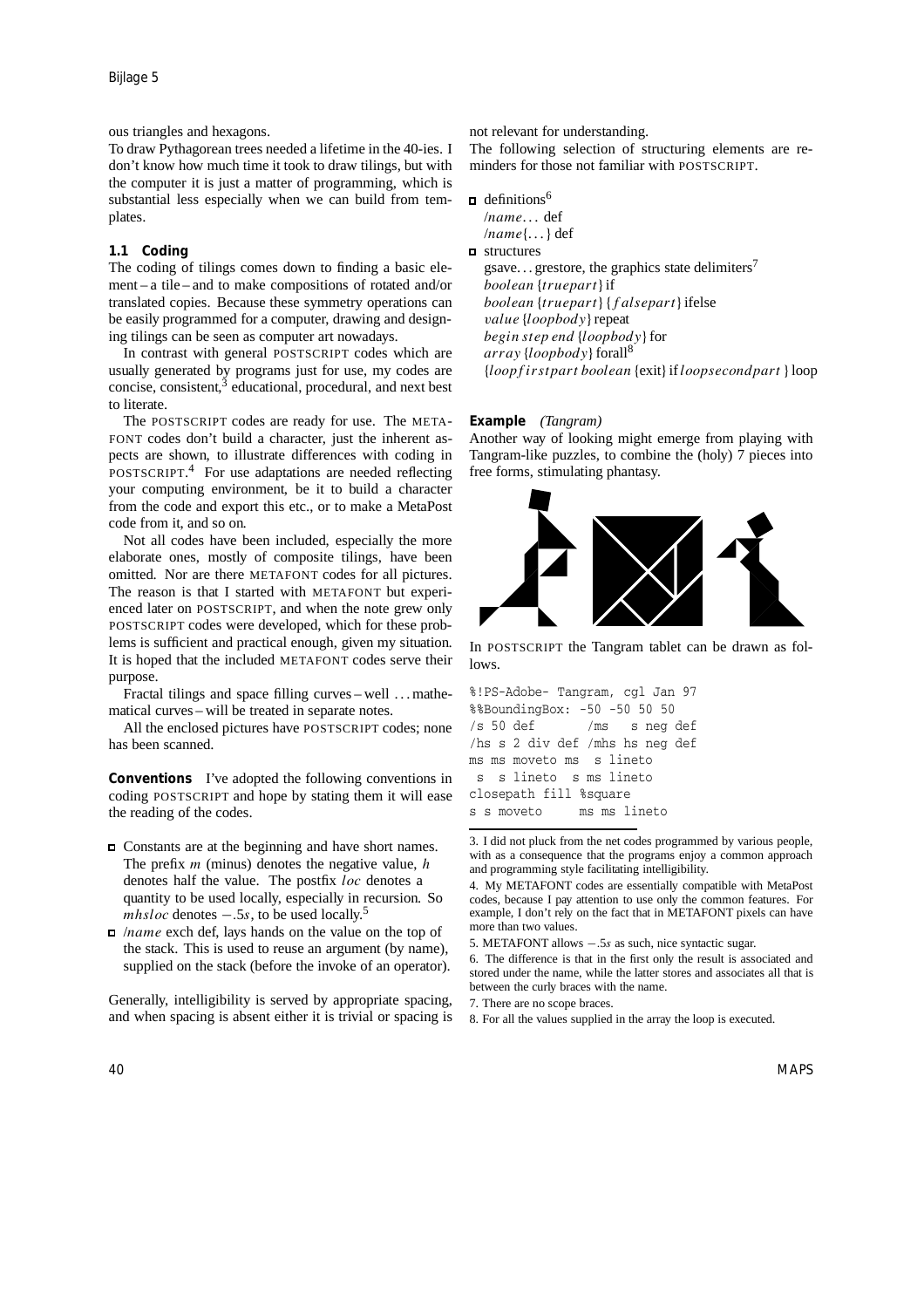mhs mhs moveto 0 ms lineto s 0 lineto 1 setgray 3 setlinewidth stroke ms s moveto hs mhs lineto hs hs lineto 2 setlinejoin stroke %showpage

The 2 setline join prevents unwanted sharp corners. If you understand this code this note should be easy reading for you, and do contribute gems of your own.<sup>9</sup>

### **1.2 Audience**

The aimed at audience consists of users of (La)TEX, META-FONT/Post, POSTSCRIPT, . . . who are familiar with programming and not afraid of coding in terms of graphical primitives. The benefit of straight POSTSCRIPT (hand)coding is conciseness, efficiency, portability and universality. The drawback is little assistance, scarce diagnostic reports, tedious proofing, and so on, while developing the codes. Maybe the included codes can function as templates.

Reading (and understanding) all is too much hoped for. Nowadays we are flooded by information, and we all seem to suffer from the desease of our times: lack of time. If only *one* example will appeal to you or spark your imagination, I'll be happy.

### **1.3 Why?**

What has POSTSCRIPT got to do with TEX?

EP history has it that TEX and POSTSCRIPT form a real good team. POSTSCRIPT provides the graphical primitives which  $T<sub>F</sub>X$  is lacking.

Some authors provide codes in BASIC, such as Lauwerier and Peitgen c.s. I completely agree that for those cases where images can be specified in terms of just a few graphical primitives it is wise to use omnipresent, cheap and trustworthy tools like BASIC (and Ghost/POSTSCRIPT), especially when time-invariance of the algorithms is at stake. However, with the ubiquitous T<sub>EX</sub> together with multiplatform drivers which so easily and seemlessly merge the POSTSCRIPT pictures into the dvi script, one can go a step further and use POSTSCRIPT instead of BASIC, the more so because I expect POSTSCRIPT to enjoy a significant lifetime.

The above does not hold for other proposed teams like T<sub>E</sub>X and SGML or PDF (yet) IMHO, with all respect.

### **1.4 Division of the plane**

Related to tiling is the art of cutting a figure into pieces. And if we consider colors the stained-glass windows come to mind as beautiful examples.





In black-and-white the following are simple but famous examples.<sup>10</sup>

**Example** *(Lines and arcs)*



Puzzles bridge the gap between cutting a picture into pieces – the design – and tiling – the remake.

# **2 Squares**

A square is a common tile. An ordinary pavement is built from squares. Bathroom walls are tiled with them. And so on. Empty squares with deformed sides are abundant.

It's amazing what can be achieved with just squares. Cut out the next one and tile, or better still switch on your computer and try some of your own.

**Example** *(Squares with rounded corners)*



The coding below illustrates how to tile in POSTSCRIPT: create a (path for a) tile, symmetrically around the origin,

10. For the codes see the Appendix.

Najaar 1997 41

<sup>9</sup>. In order to draw (free) forms it is better to name the pieces – triangle, square and diamond – and manipulate these. However, it is rather cumbersome to position them into patterns. For puzzling purposes it would be better if the X-works software provide the tangram pieces as part of their icons or allow a user to add icons. Considering the total process especially the reuse – in papers, as logos and so on – I'm happy with the investment of having coded the pieces in raw POSTSCRIPT.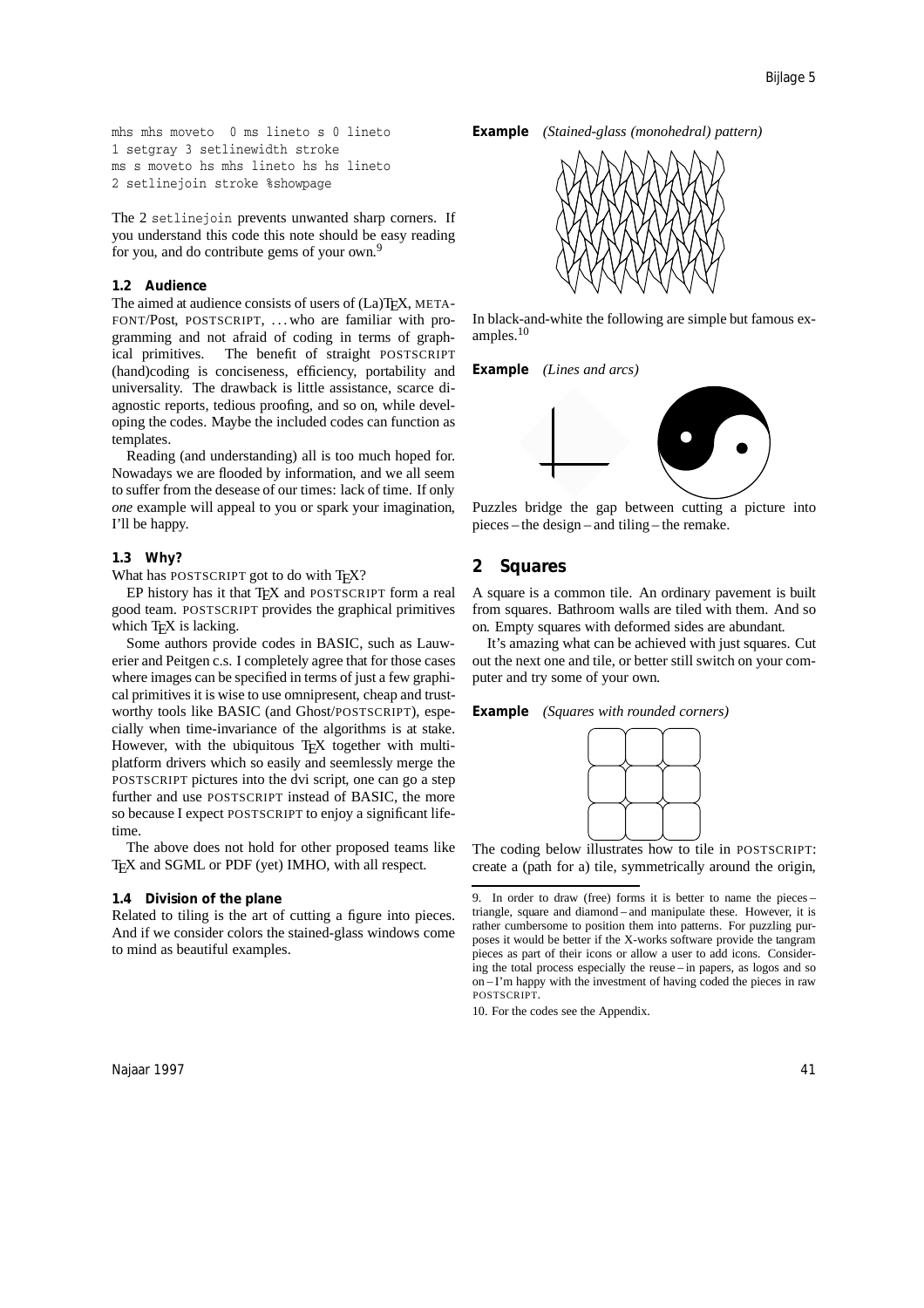Bijlage 5

### and draw translated copies.

```
%!PS-Adobe- Tiling of rounded squares
%%BoundingBox: -75 -75 75 75
/r 10 def /a 50 def /ma a neg def
/ha a 2 div def /mha ha neg def
/tile{4{ha r sub mha moveto
        mha mha mha mha r add r arcto
        90 rotate
      }repeat
}def
ma a a{/i exch def
ma a a{/j exch def
gsave i j translate tile stroke grestore
}for}for %showpage
```
Remarks. Programming the rounded corners via an appropriate use of arcto is borrowed from Adobe's red book, the POSTSCRIPT reference manual. There are two parameters: the side of the square and the radius of the rounded corners. Note how the values of the hidden loop variable can be used.<sup>11</sup>

In METAFONT the coding of the tiling template can read as follows.

```
a=50; r=5;path p,tile; pickup pencircle scaled 1;
p:=quartercircle scaled 2r
         shifted (.5a-r,.5a-r);
p:=p--(p \text{ rotated } 90);tile:=p--(p rotated 180)--cycle;
for i=-a step a until a:
for j=-a step a until a:
         draw tile shifted(i,j);
endfor; endfor; showit; end
```
Remarks. Another possibility is to draw the tile and copy pictures. Note that only the corners are specified; the connecting straight lines are implicit.





In art we have the tilings by members from 'De Style' like Mondrian and van Doesburg. But before we go over to Mondrian we will play a little longer with nearly empty tiles.

### **Example** *(Puzzle)*

I leave it to your imagination how to draw the enclosed

puzzle. It is fun to code the puzzle pieces. I did it with only two pieces, which of course are each others inverses in the sense that the sides fit. Nice exercise in using POST-SCRIPT's symmetry operators. For the background any picture would do of course.





Instead of deterministic tiling we can select tiles randomly from a set and tile with these. Truchet<sup>12</sup> considered the tile, well. . . together with its rotated variant, to yield a set of two.



Patterns composed of these resemble the dragon figures as mentioned in The TEXbook. In the following the tile is even further simplified by replacing the quarter circle by a straight line.



The above is obtained by the following code.

%!PS-Adobe- Truchet's tiling, cgl Mrt 96 %%BoundingBox: -87.5 -87.5 87.5 87.5 /a 25 def /ma a neg def /ha a 2 div def /mha ha neg def /tile{rand dup 2 idiv 2 mul eq {90 rotate}if

12. A French dominican priest of the early 18th century.

42 MAPS

<sup>11</sup>. PostScript's 'for' pops the value of the loop control variable on the stack among other things, such as excecuting the loop body. '/i exch def' uses the value on the top of the stack and stores the value-name pair in the current dictionary, ready for later use of the loop control variable value by the name i.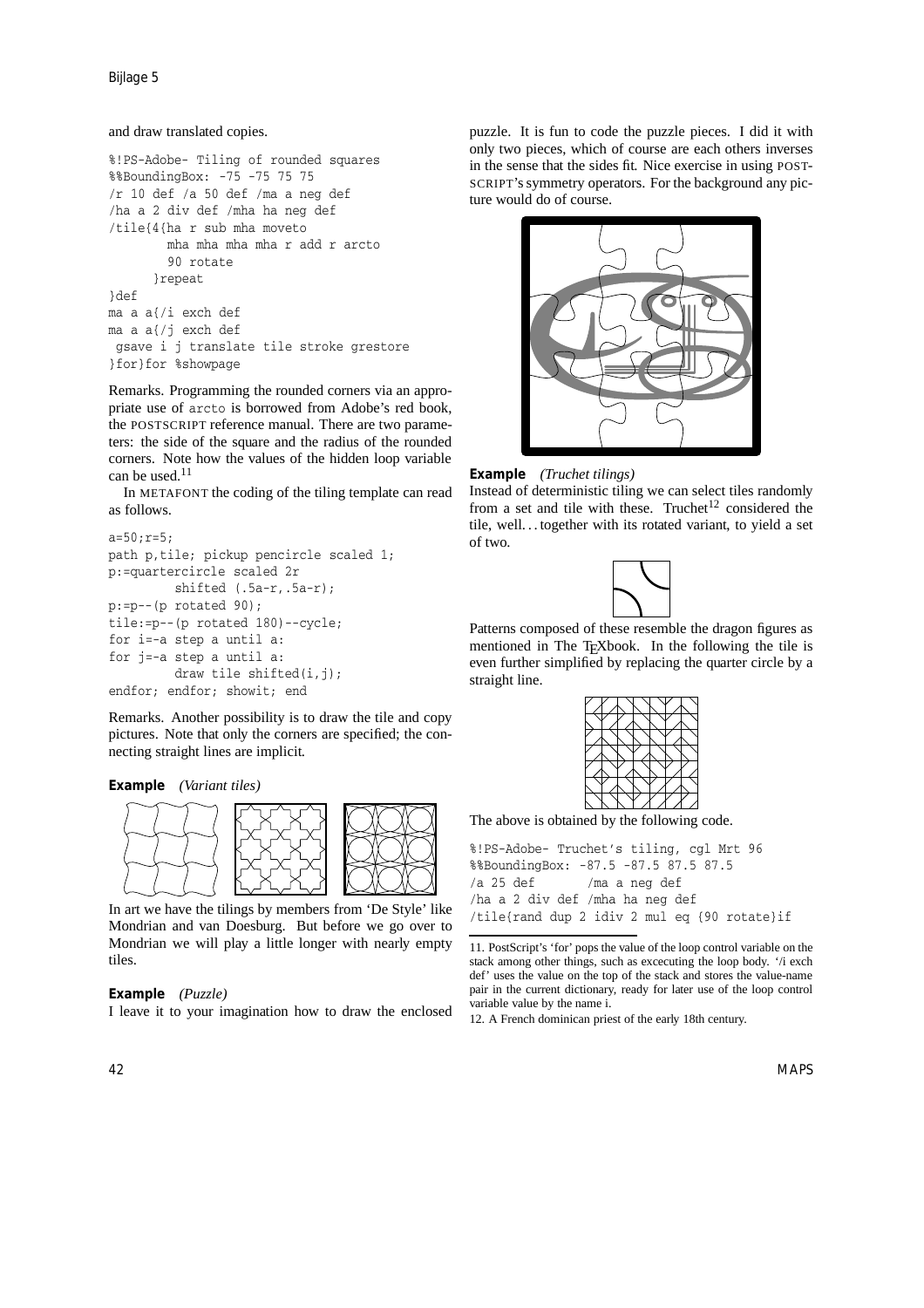```
mha mha moveto ha mha lineto
   ha ha lineto mha ha lineto
   closepath .1 setlinewidth stroke
   contents
}def
/contents{0 ha moveto ha 0 lineto
          0 mha moveto mha 0 lineto
          1 setlinewidth stroke
}def
/dotiling{f ma mul a f a mul{/i exch def
          f ma mul a f a mul{/j exch def
             gsave i j translate
             tile stroke grestore
         }for}for
}def
%
/f 3 def 5 srand dotiling showpage
```
The GUTenberg (French) TUG had in 1995 a contest along with their PSTricks/POSTSCRIPT tutorial about tiling à la Truchet.<sup>13</sup> It turns out that for coloring 2 colors are sufficient. Have a try.<sup>14</sup>



A nice game. Of course the curves can be varied further and nice results will come your way.

### **Example** *(Douat's parquets)*

A variant for parquets where a square is divided into 2 along the diagonal. By properly arranging the elements parquets are obtained. Douat<sup>15</sup> classified varies parquets.



The left figure is obtained as follows.

Najaar 1997 43

```
%!PS-Adobe- Douat's parquets, cgl April 97
%%BoundingBox: -37.5 -37.5 37.5 37.5
/a 25 def /ma a neg def
/ha a 2 div def /mha ha neg def
/qa ha 2 div def /mqa qa neg def
/ll{gsave qa mqa moveto
    mqa mqa lineto
   mqa qa lineto closepath fill
    qa mqa moveto
     qa qa lineto
   mqa qa lineto stroke
    grestore
}def
/lr{gsave 90 rotate ll grestore}def
/ur{gsave 180 rotate ll grestore}def
/ul{gsave -90 rotate ll grestore}def
/tile{gsave mqa qa translate ll grestore
     gsave mqa mqa translate ur grestore
     gsave qa mqa translate lr grestore
     gsave qa qa translate ul grestore
}def
ma a a{/i exch def
ma a a{/j exch def
   gsave i j translate tile grestore
}for}for %showpage
```
**Example** *(Lozenge by Mondrian)*



<sup>13</sup>. As communicated by Denis Roegel, see Cahiers GUTenberg 1995 for details. For solutions and the winner see the spring 1997 cahiers.

14. I solved the problem in POSTSCRIPT by looking at the colored pieces as pieces of a puzzle to be put together under the restriction of continuity of the colors along the sides. I grouped the 4 tiles into 2 sets. The tiling is obtained by taking a tile from each group on turns. Which tile to take from a group is free and therefore can be subject to throwing dice.

15. A French priest of the early 18th century. See H.A Lauwerier(1988): Symmetrie – Regelmatige structuren in de kunst. Aramith. ISBN 90 683 4032 8, NUGI 819. As usual it contains also programs in BASIC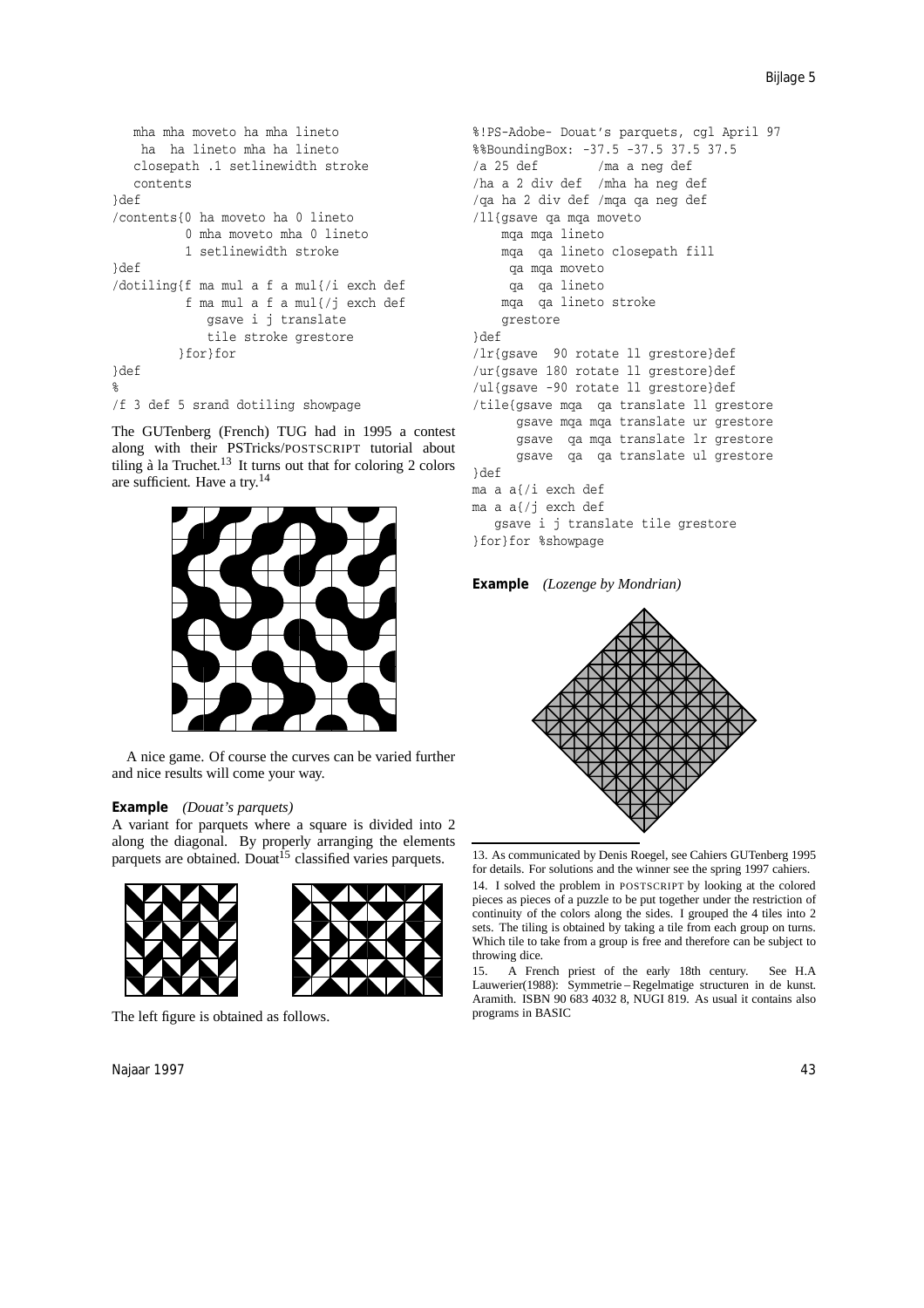Remark. The real thing is not so perfect, it has lines of varying width making it more interesting. For computer art it might be a challenge to imitate this. But maybe we should leave the imperfections to humans and concentrate on what the computer is good at.

The POSTSCRIPT program below illustrates another approach to coding when the pattern is so straight: (redundant and clipped) lines, no tiles. Note the use of the symmetry by rotating over 90 degrees.

```
%!PS-Adobe- Mondrian's Lozenge, cgl Jan 97
%%BoundingBox: -80 -80 80 80
/e 10 def /r e 8 mul def /mr r neg def
/frame{r 0 moveto 0 r lineto mr 0 lineto
       0 mr lineto closepath
}def
/lines{-7 1 7{e mul dup mr moveto
              r lineto
             }for stroke
}def
/diagonals{2 2 15{e mul dup r moveto
                  neg mr exch lineto
                 }for stroke
}def
gsave
frame gsave .95 setgray fill grestore clip
lines diagonals 90 rotate lines diagonals
grestore frame stroke %showpage
```
**Example** *(Van Doesburg inspiration)*



```
%!PS-Adobe- Van Doesburg squares, cgl Feb 97
%%BoundingBox: 25 -6.25 250 115
/s 25 def /ms s neg def
/alfa s 3 div def /malfa alfa neg def
/hs .5 s mul def /mhs hs neg def
/square{hs mhs moveto hs hs lineto
   mhs hs lineto mhs mhs lineto
    closepath stroke
3def
/frame{s mhs moveto 9 s mul mhs lineto
  9 s mul 4.5 s mul lineto
  s 4.5 s mul lineto closepath
}def
gsave frame clip
```

```
11{gsave 11{square s malfa translate}repeat
   grestore alfa s translate
  }repeat grestore
frame 3 setlinewidth stroke %showpage
```
Explanation. It is all about one square with appropriately shifted copies, with the shift parameterized by *α*. Variant patterns can be easily obtained by changing the value of *α*. The small squares are spurious. In reality van Doesburg enriched patterns like these by coloring the squares.

### **Example** *(Squaring the square)*

Is it possible to partition a square into unique squares? A simpler problem is to divide a rectangle into squares, and allow double occurrences.<sup>16</sup>



The following is a straightforward POSTSCRIPT code, with the use of (point) inversion. Interesting, and not trivial IMHO, is a to write a POSTSCRIPT operator to draw the picture automatically starting with Bouwkamp's notational array as argument. A nice application of nested forall-s. For the case at hand the notational array reads [[6 4 5] [3 1] [6] [5 1] [4]].

```
%!PS-Adobe- Squaring the square, cgl Mrt 97
%%BoundingBox: -75 -55 75 55
/square{%s(ide) on stack
  /s exch def
  /hs .5 s mul def /mhs hs neg def
  mhs mhs moveto hs mhs lineto
  hs hs lineto mhs hs lineto
  closepath stroke
}def
30 square
2{gsave -45 25 translate 60 square grestore
  gsave 5 35 translate 40 square grestore
  gsave 50 30 translate 50 square grestore
 -1 -1 scale
}repeat %showpage
```
<sup>16</sup>. For an account of the squaring the square problem see for example Gardner's More Mathmatical puzzles booklet.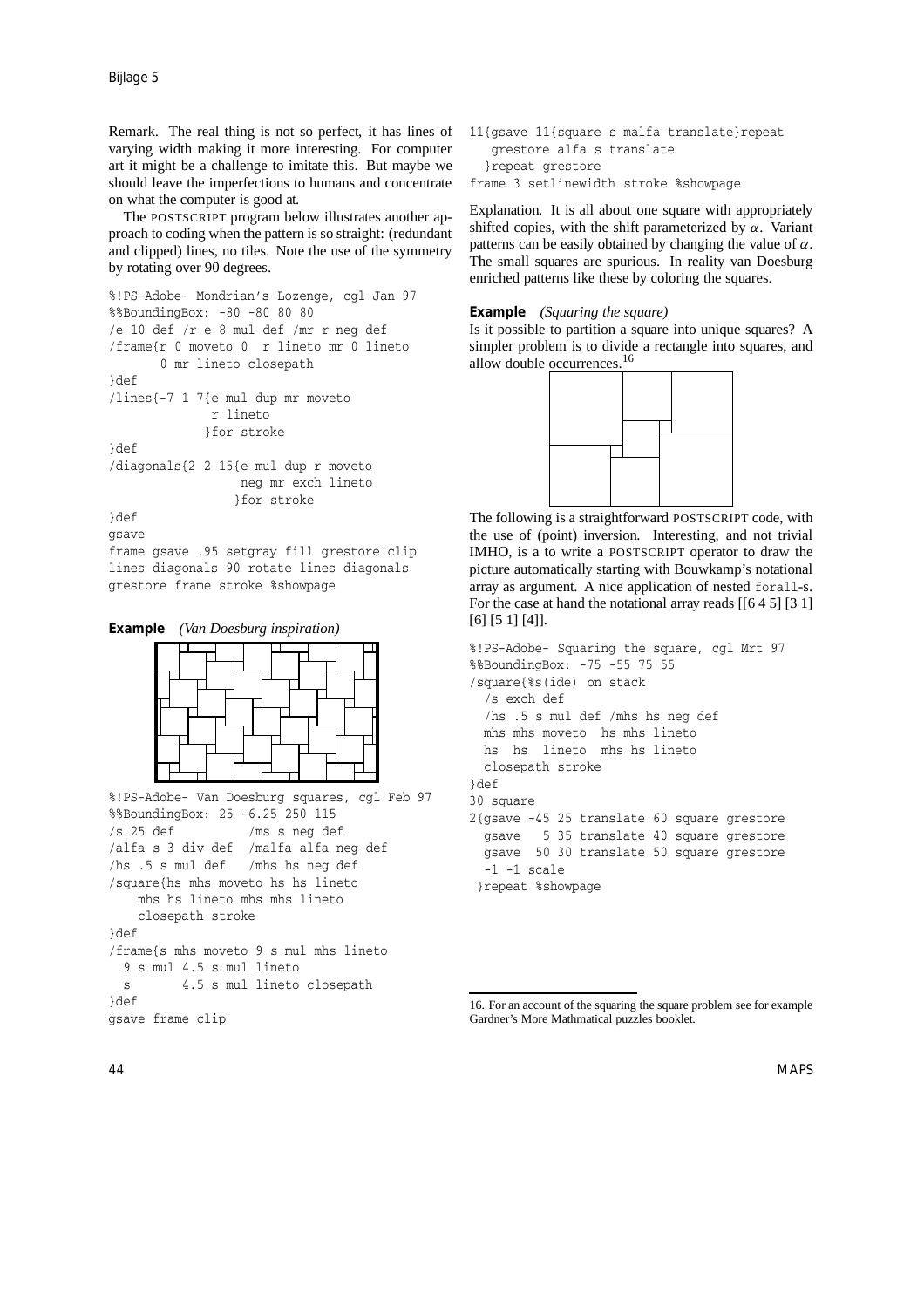**Example** *(Nested rectangles and spiral of life)*



The nested rectangles have as ratio between width and height of the sides *.*618, that is an approximation of the golden ratio constant, commonly denoted by  $\phi$ .<sup>17</sup> Nice is the (approximate) life spiral curve through the corners of the squares.

```
%!PS-Adobe- Shrinking squares, cgl Feb 97
%%BoundingBox: 0 0 200 125
/x 200 def /y .618 x mul def
/square{0 y lineto y y lineto y 0 lineto
 y 0 y 180 90 arcn y y translate
}def
12{0 0 moveto square -90 rotate
   /aux x def /x y def /y aux y sub def
  }repeat stroke %showpage
```
### **Example** *(Icons)*

A central painting surrounded by smaller ones – in Russian: klema – illustrating episodes related to the central image.



In the code below the peripheral squares are the same, but can be varied of course.

```
%!PS-Adobe Icon, cgl Feb 97
%%BoundingBox: -64 -64 64 64
/s 64 def /ms s neg def
/hs .5 s mul def /mhs hs neg def
/element{%hs on stack
    /hsloc exch def /mhsloc hsloc neg def
    frame contents
}def
/frame{
 hsloc mhsloc moveto hsloc hsloc lineto
  mhsloc hsloc lineto mhsloc mhsloc lineto
  closepath stroke
```

```
}def
/contents{hsloc 0 moveto
  4{45 rotate .5 hsloc mul 0 lineto
    45 rotate hsloc 0 lineto}repeat
  closepath stroke
}def
/indices[-1.5 -.5 .5 1.5]def
%
hs element .75 setlinewidth
indices{/r exch def
indices{/c exch def
  c abs 1 gt r abs 1 gt or
     {gsave r hs mul c hs mul translate
            .5 hs mul element
     grestore}if
}forall}forall %showpage
```
Explanation. The tile – element – is parameterized over the size. The positioning is prescribed in the array indices. A double loop with an appropriate selection criterion whether a klema should appear. All that matters are the appropriate shifts and the coding of the element. The shifts are the values of the loop variables, apart from a scaling factor. The element is a framed star. The coding of the star has been treated in 'Stars around I.' It is rather straightforward, once you look upon it as a problem similar to the drawing of a polygon, namely with a broken line as side.

### **Example** *(2D regular surface)*

This pattern is a remade of my youngest daughter's handwork when at primary school. She did only one tile, that is a quarter of the pattern. This example illustrates the advantage of the computer. Once we have the basic element assemblages of translated or rotated copies can be done perfectly and easily.



POSTSCRIPT code by which the picture above is drawn.

%!PS-Adobe- Roos' 2D Gabo, cgl Dec 96 %%BoundingBox: -100 -100 100 100 /r 100 def /n 10 def /h r n div def 4{0 1 n{/y exch h mul def r y moveto

<sup>17.</sup> As much as a constant like  $\pi$  or  $e$ , but lesser known. Maybe if Knuth would adopt this constant. . .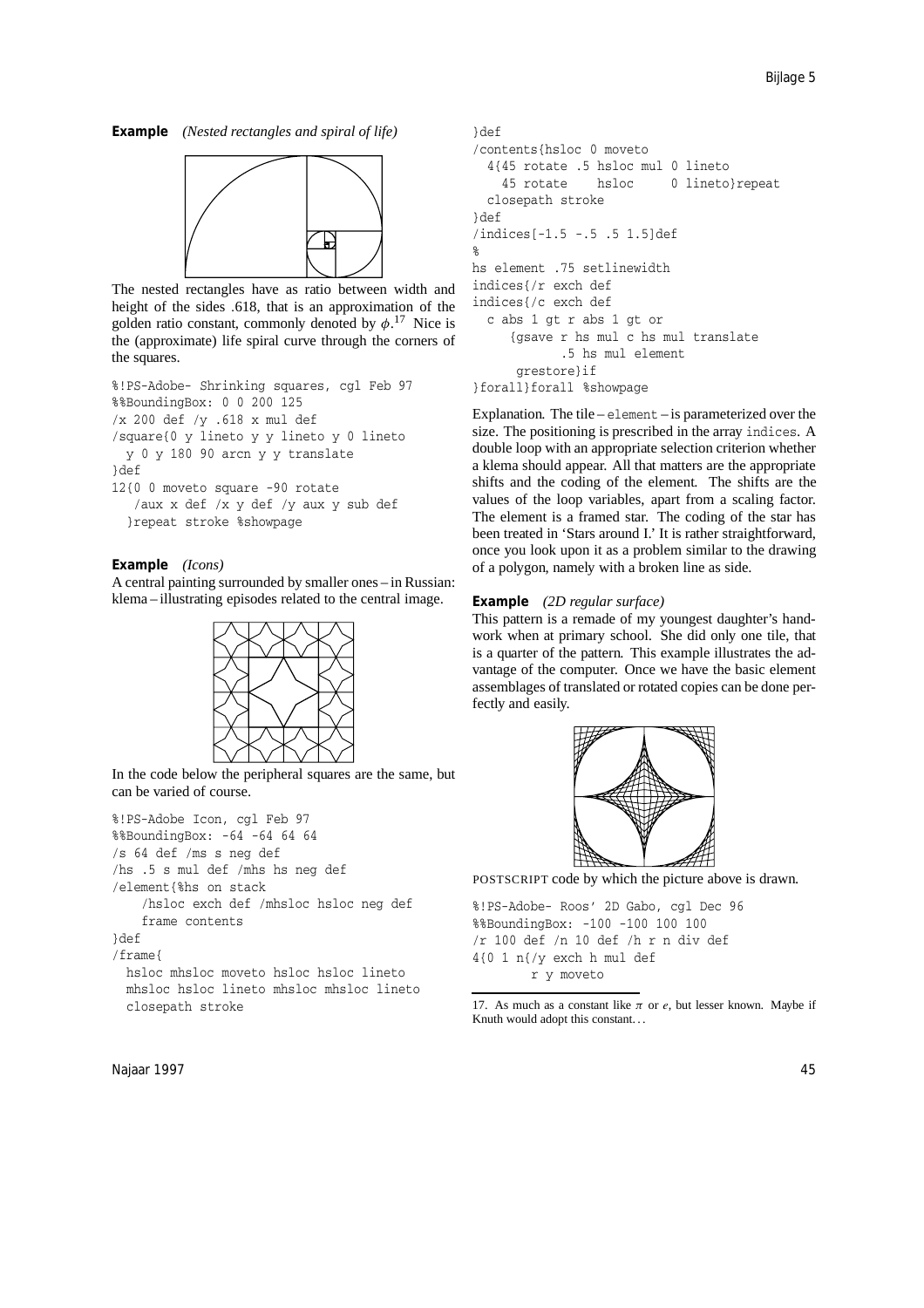r y sub r lineto y 0 moveto 0 r y sub lineto }for 90 rotate }repeat stroke %showpage

Remark. Note how the spurious superellipse and cusp emerged as envelopes. A variant code more in the spirit of the earlier given template reads as follows.

```
%!PS-Adobe- Roos' 2D Gabo, cgl Dec 96
%%BoundingBox: -100 -100 100 100
/r 100 def /n 5 def /mn n neg def
/hr .5 r mul def /mhr hr neg def
/h hr n div def
/tile{2{mn 1 n{/y exch h mul def
               hr y moveto y neg hr lineto
              }for 180 rotate
       }repeat
}def
mhr r hr{/i exch def
mhr r hr{/j exch def
   gsave i j translate
      i j mul 0 lt{90 rotate}if
      tile stroke
   grestore
}for}for %showpage
```
METAFONT code. In this code use has been made of the operator point  $\langle expression \rangle$  of  $\langle path \rangle$ .

```
size=50; path p;
p=(origin.controls (0,.6) and (.4,1)..(1,1)..controls (1,.4) and (.6,0)..cycle
   &unitsquare) scaled size;
draw p;
for t:=1 upto 9:
% draw point .1t of p -- point 1+.1t of p;
 draw point 2+.1t of p -- point 3+.1t of p;
 draw point 4+.1t of p -- point 5+.1t of p;
endfor
addto currentpicture also
 currentpicture transformed
 (identity rotated 90 shifted (2size, 0));
addto currentpicture also
  currentpicture transformed
  (identity rotated 180 shifted (2size, 0));
showit; end
```
Remark. The inner boundary is part of the path because in the real thing the inside 'eye' was also filled with lines. These splines could have been specified equally simple in POSTSCRIPT, but there is as yet not a POSTSCRIPT equivalent of METAFONT's operator point of.

# **2.1 Groups of squares**

Combining pentominoes  $-5$  squares grouped together  $-$  is a teaser.<sup>18</sup>

**Example** *(Pentomino puzzle)*



The coding is tedious but straightforward.<sup>19</sup>

%!PS-Adobe- Pentominoes, cgl Jan 97 %%BoundingBox: -180 -100 180 100 /u 20 def /mu u neg def /t u 3 mul def /v u 5 mul def /s u 7 mul def /n u 9 mul def /mt u -3 mul def /mv u -5 mul def /ms u -7 mul def /mn u -9 mul def mn mv moveto n mv lineto n v lineto mn v lineto closepath fill mn u moveto ms u lineto ms t lineto mv t lineto mv u lineto mt u lineto mt v lineto mt u moveto %similar for other boundaries 2 setlinejoin 1 setgray 2 setlinewidth stroke %showpage

# **2.2 Non-tight tilings**

Non-tight tilings have been exercised by for example Kepler.

**Example** *(Non-tight tiling of squares)*



<sup>18</sup>. Similarly one can group hexagons and so on as pieces for a puzzle. 19. As with the tangram, when we want to draw more tessellations it is convenient to write definitions for each piece and so on.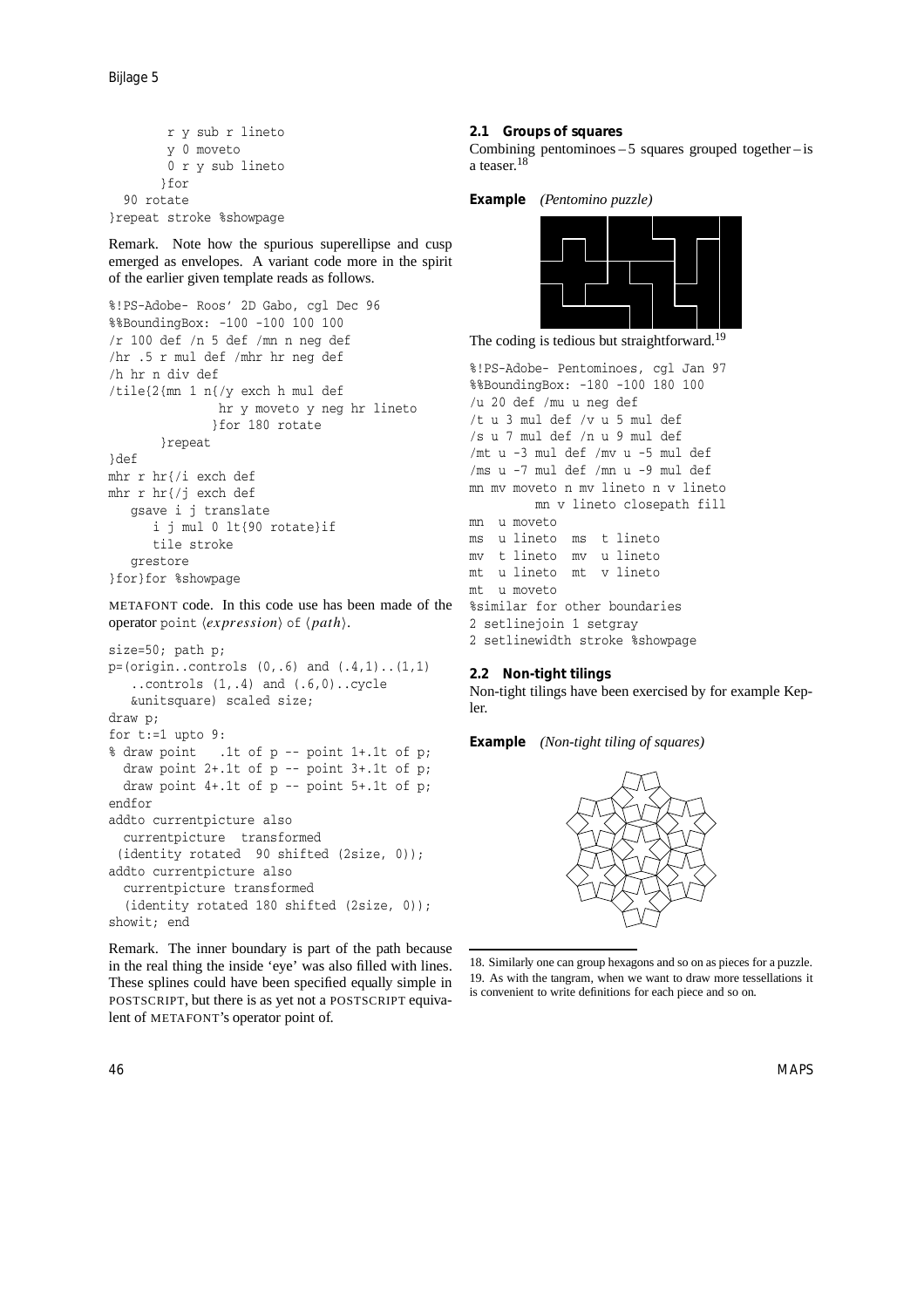Because of the inherent symmetry the coding does not take much lines. Just a (rotated) square as basic element with rotated and translated copies to form the pattern. The diamonds, dodecagons and stars are spurious.

```
%!PS-Adobe- Square madness, cgl Dec 96
%%BoundingBox: -150 -150 150 150
/r 50 def /s r 2.7320 div def
          /d r 2 mul s .707 mul sub def
/rotsq{gsave s 0 moveto
   4{0 s lineto 90 rotate}repeat
   closepath stroke grestore
}def
/dodeca{6{gsave r s sub 0 translate rotsq
          grestore 60 rotate}repeat
}def
gsave dodeca grestore
6{gsave 0 d translate dodeca
  grestore 60 rotate}repeat %showpage
```
Explanation. The assembled squares yield spurious dodecagons. I chose as independent parameter for the drawing the radius *r* of the dodecagon. Its side equals  $\frac{r}{2 \sin 75}$ . Note that the side of a square equals the side of the dodecagon. The radius *s* of the circumscribing circle of a square equals  $\frac{r}{2\sqrt{2} \sin 75} \approx \frac{r}{2.7320}$ . The shift *d* between dodecagons equals  $2r - \frac{s}{\sqrt{2}}$ , that is 2*r* minus half of the side, the overlap. Mandatory for the programming are: awareness of the CTM, the use of the graphics state scope delimiters gsave and grestore, and the difference between user and device space.

METAFONT code.

```
%Square madness, cgl Feb 97
r=50; s=r/2.7320; d=2r-.707s;
path square; picture p;
square=((s,0)-((0,s)-(-s,0)-((0,-s)--cycle)shifted (r-s,0);
for k=0 step 60 until 300:
    draw square rotated k; endfor
p:=currentpicture;
addto currentpicture also p shifted(0,d);
addto currentpicture also p shifted(0,-d);
addto currentpicture also
      p shifted( .866d, .5d);
addto currentpicture also
      p shifted( .866d,-.5d);
addto currentpicture also
      p shifted(-.866d,-.5d);
addto currentpicture also
      p shifted(-.866d, .5d);
showit; end
```
Remark. Note that the picture can be assembled by shifts only. METAFONT does not allow to rotate pictures over arbitrary angles.

The following is left as a finger exercise for the reader.<sup>20</sup>





Metamorphose or a circle limit? I associate it with the work of Schoonhoven. Well . . . what is in the name, who cares.



%!PS-Adobe- White squares, cgl Feb 97 %%BoundingBox: -65 -65 65 65 /r 50 def /hs r 15 sin mul def /s 2 hs mul def /rotsq{hs 1 sub 0 moveto 4{90 rotate hs 1 sub 0 lineto}repeat closepath fill }def /ring{12{gsave r 0 translate rotsq grestore 30 rotate}repeat }def /rs r hs add 3 add def /frame{rs 0 moveto 0 0 rs 0 360 arc closepath }def /f r hs sub r div 15 cos mul def frame 0 setgray fill 1 setgray 12{ring f f scale 15 rotate}repeat %showpage

<sup>20</sup>. By the way, it is interesting to see that the band of the right figure is enclosed from the outside by an 8-star and from the inside by a 6-star. However, the drawing can be done simpler.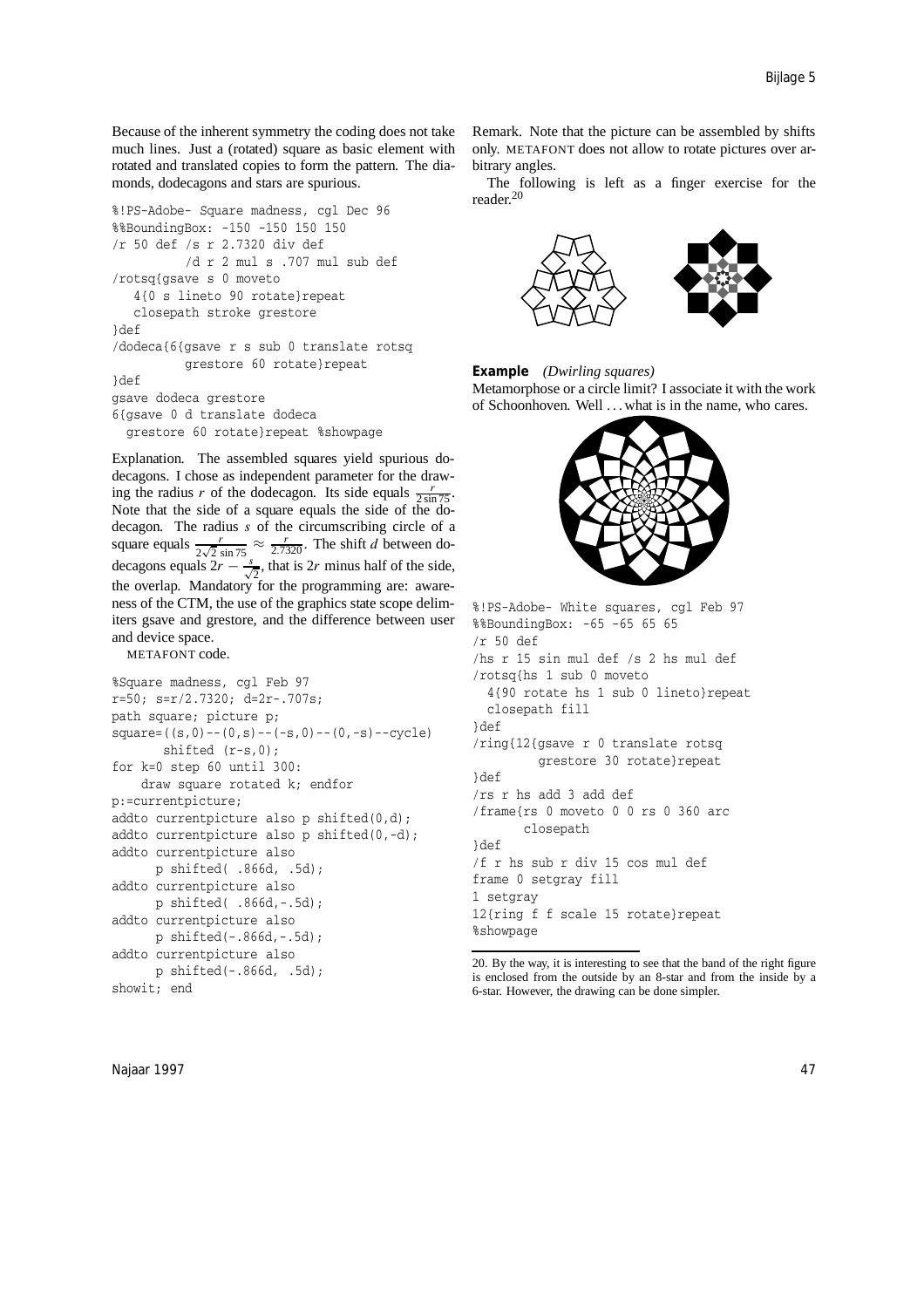Bijlage 5

Explanation. The square replaces a side of a dodecahedron, called ring here. Appropriately rotated and shrinked copies yields the result.

**Example** *(Shrinking and rotated squares)* Lauwerier calls this a whirlpool.<sup>21</sup>



The left figure was obtained by the following code.

```
%!PS-Adobe- Shrinking squares, cgl Feb 97
%%BoundingBox: -100 -100 100 100
/r 100 def /alpha 5 def
/c 1 alpha cos alpha sin add div def
/square{r 0 moveto
  0 r lineto r neg 0 lineto 0 r neg lineto
 closepath sof}def
/sof{fill}def /flipflop true def
36{flipflop{0 setgray}{1 setgray}ifelse
   square
   /flipflop flipflop not def
   /r r c mul def
   alpha rotate}repeat %showpage
```
Explanantion. At the heart is a square parameterized over *r*. An appropriate use of setgray during rotation and shrinking yields the result.

### **2.3 Classical tilings**

Intriguing classical tilings are composed of simple geometrical patterns of which lines continue beyond the boundaries of the basic element, to form plaits.



clipped pattern How to draw these? What is to be considered as the basic element?



As can be seen from the above, I choose a hook together with an overlaced strip as basic element. This element is not symmetric. A tile is composed of 4 of these elements rotated over  $90k^\circ$ , for  $k = 0, 1, 2, 3$ , respectively. The resulting tile is (rotational, 4-valent) symmetric. Combining (translated) copies yields the pattern. The POSTSCRIPT code for the pattern above reads as follows, apart from the labeling.

%!PS-Adobe- Squares broidery, cgl Dec 96 %%BoundingBox: -100 -120 100 100 /s 50 def /ms s neg def /d 5 def /dst d 1.414 mul def /md d neg def /a s d 2 mul sub def /ma a neg def /aa a dst sub def /maa aa neg def /element{ms d moveto ma d 3 mul lineto maa d 3 mul dst add moveto md s lineto 0 s d sub lineto maa d dst add lineto ma d moveto ma d sub 0 lineto % ma 0 moveto ma a lineto d -3 mul a lineto md a moveto 0 a lineto maa 0 moveto maa aa lineto d -3 mul dst sub aa lineto md dst sub aa moveto 0 aa lineto stroke }def % /tile{4{element 90 rotate}repeat}def % gsave ms s translate tile grestore gsave s s translate tile grestore gsave ms ms translate tile grestore gsave s ms translate tile grestore

<sup>21</sup>. He treats the general problem of rotating and shrinking of a polygon in general. H.A Lauwerier(1987): Meetkunde met de microcomputer. Epsilon 8. Jackowski – see EuroT<sub>E</sub>X 95 proceedings – used splines as sides and obtained beautiful results. The (right) figure is in his spirit. When I had nearly finished this paper another booklet by Lauwerier 'Symmetrie etc.' came my way. In that he explains Escher's approach similarly as I did. An eye-opener was his mentioning of the art of Hinterreiter, where metamorphoses are seen as a form of perspective. So just a transformation of the regular forms, that simple.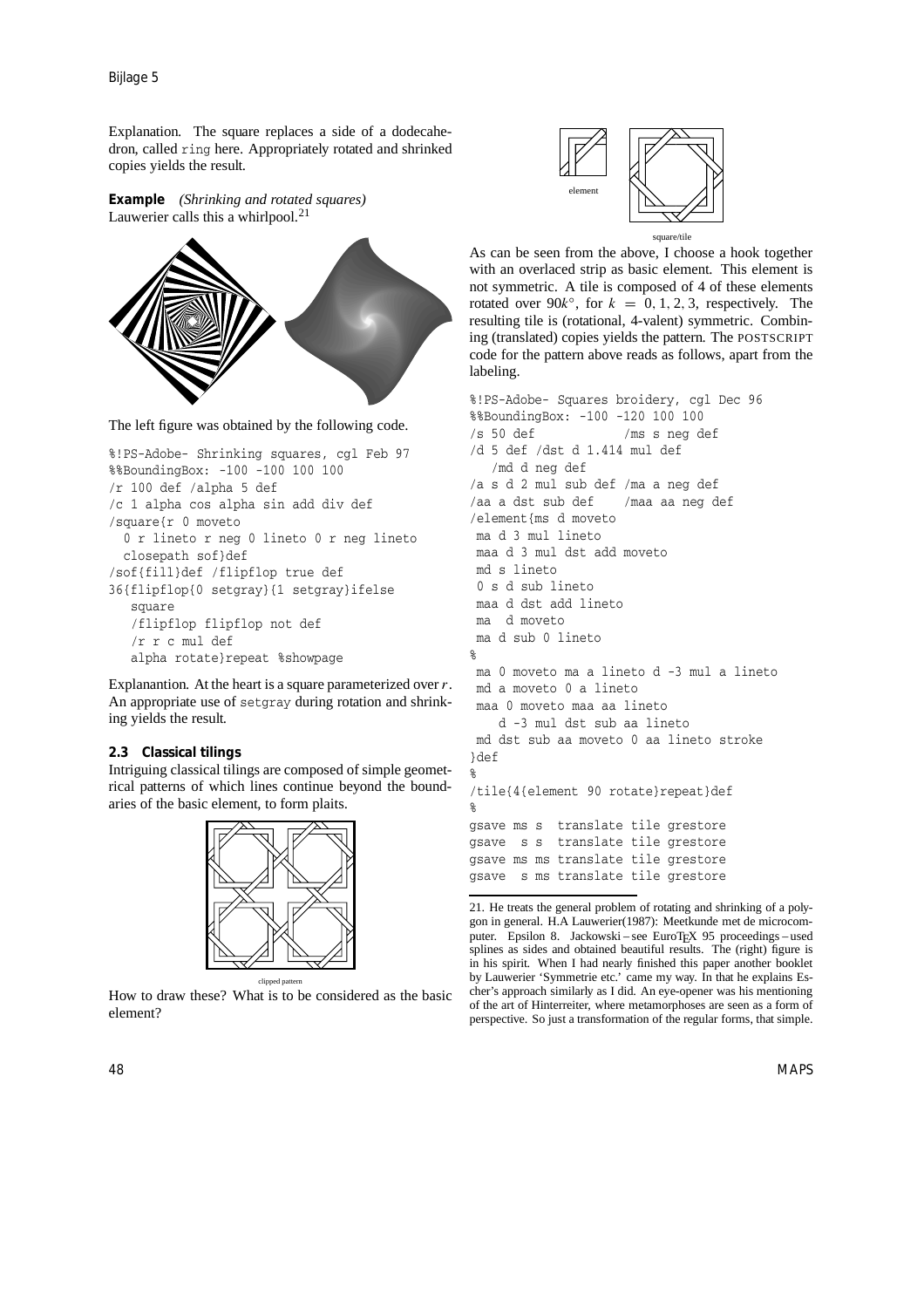%frame /ts s 2 mul def /fs ts ts add def ts neg dup moveto fs 0 rlineto 0 fs rlineto fs neg 0 rlineto closepath 3 setlinewidth stroke %showpage

The coding in METAFONT goes similarly, because pictures can be rotated over 90 $k^\circ$ , for  $k = 1, 2, \ldots$ 

### **2.4 Square limits**

Michel Goossens in his 'LATEX en PostScript – de complementariteit in de praktijk' has shown an example of this class of Eschers. Lengthy PostScript code borrowed from the net. The picture suffers from too much blackness near the boundary, IMHO, with all respect. This is an interesting aspect that we should draw thinner curves when they accumulate, because of the optical effect.





The code below is interesting because it demonstrates the use of recursion in POSTSCRIPT together with the use of the operand stack. Note that the line thickness also diminishes and that drawing is stopped overall at a certain depth, which I could not achieve via scale. Also interesting is the use of reflection about the line  $y = x$ . The code can be used as template for tiling – in the sense of Escher's limit process – with scaled (and rotated) copies of a master tile created with the origin as center. Here the (contents of the) tile – element – is simply a cross.<sup>22</sup>

```
%!PS-Adobe Square limits grid, cgl Feb 97
%%BoundingBox: -96 -96 96 96
/gs 64 def /mgs gs neg def
/square{%lw s x y on stack
  /y exch def /lx exch def
  /hs exch 2 div def /mhs hs neg def
  /llw exch def
  gsave lx y translate llw setlinewidth
     element
  grestore
  .5 llw mul hs lx 1.5 hs mul add
```

```
y .5 hs mul add
 .5 llw mul hs lx 1.5 hs mul add
                  y .5 hs mul sub
 hs 1 gt {square square}
          {8{pop}repeat} ifelse
}def
/element{hs mhs moveto hs hs lineto
   mhs hs lineto mhs mhs lineto
    closepath stroke
   hs mhs moveto mhs hs lineto
   mhs mhs moveto hs hs lineto
    .25 llw mul setlinewidth stroke
}def
%
/pattern{4{/lw 1 def
 /s gs def /ms s neg def /x 0 def
 gsave
  6{asave
   2{lw s x x square
      -1 1 scale 90 rotate
     }repeat
    grestore
    /s .5 s mul def /lw .5 lw mul def
    /x x 1.5 s mul add def
   }repeat
 grestore -90 rotate
 }repeat
}def
%
pattern %showpage
```
Escher enriched this grid with fishes for example. Maybe I'll redo that example in due time.<sup>23</sup>

### **Example** *(Variant with stars)*



<sup>22.</sup> The Sierpiński gasket – a fractal with limits allover – will be treated in the note on fractals.

<sup>23</sup>. On the net a larger code is available, of which the result is incorporated in Goossens' article.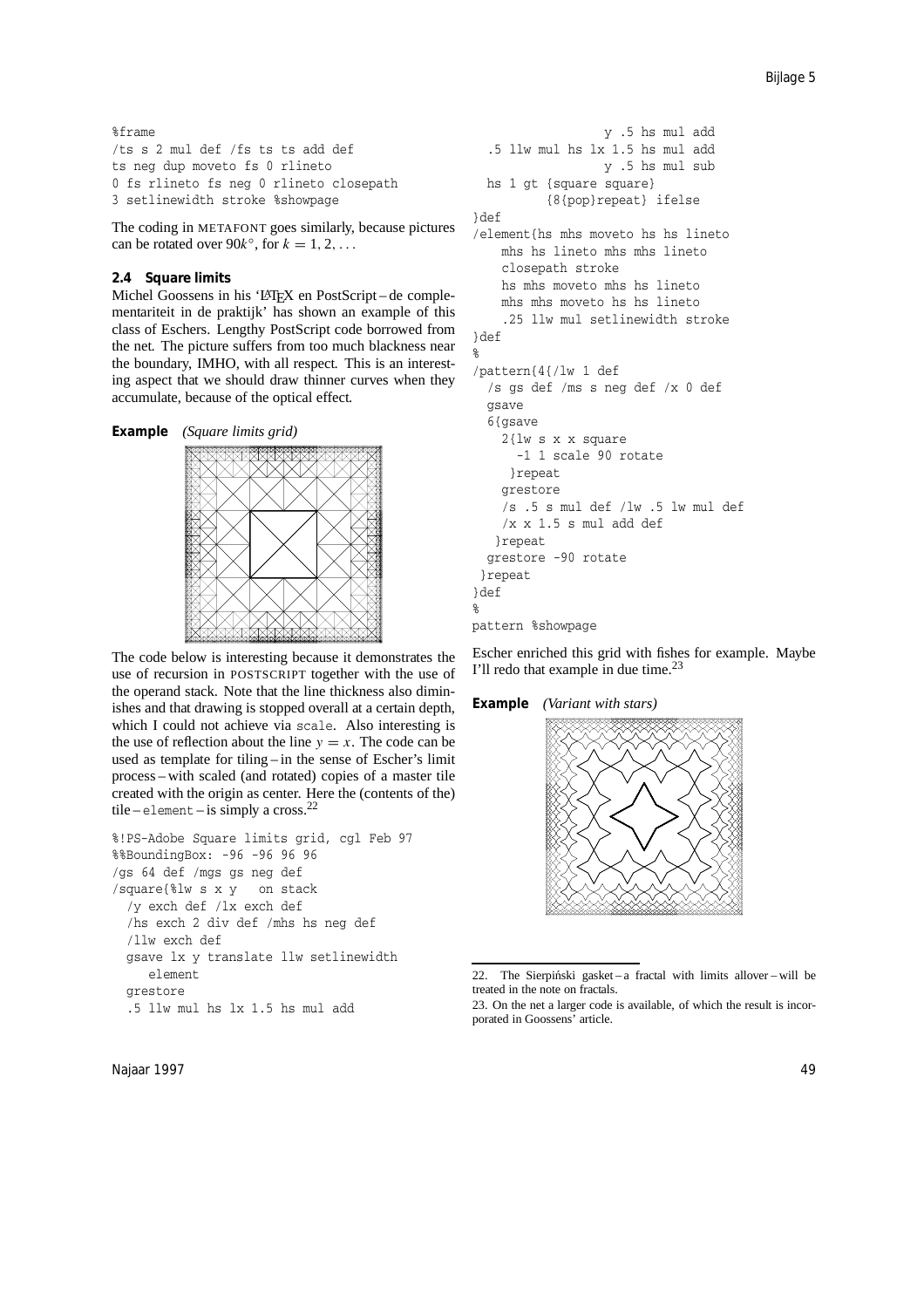### **Example** *(Broideries)*

Lauwerier introduced broideries. The tile is defined by a function with inherent symmetries. Lauwerier used among other things reflection symmetrie around the xaxis, y-axis, and the lines  $y = \pm x$ , for example as in the function  $f(x, y) = (1 - x^2)(1 - y^2)$ . The idea of broideries are obtained if at a point *(x, y)* a mark is drawn when the function value statisfies a certain criterion. In the broidery below a mark – small cross – is drawn at  $(x, y)$  if  $int(400 f(x, y))$ , equals a multiple of 3, for  $x = -1, \ldots, -1/n, 0, 1/n, \ldots, 1, y =$ −1*,...,* −1*/n,* 0*,* 1*/n, . . . ,* 1. *n* = 40 was used.



# **3 Triangles**

Triangles tile well, especially in space. For example they are used as elements in approximating surfaces among other things in analogy with line pieces for approximating curves in the plane. They form the sides of the Platonian solids tetraeder, octaeder, and icasohedron. I'll restrict myself to triangles in the (xy-)plane.

### **Example** *(Puzzle of groups of triangles)*

As with tangrams we can write definitions for the pieces and so on.





We can modify the sides or arrange them in patterns.



The codes for these drawings read as follows.

%!PS-Adobe- Flexed triangles, cgl Feb 97 %%BoundingBox: -15 -15 115 115 /s 50 def /hs .5 s mul def /mhs hs neg def /hss 1.732 hs mul def /qs .5 hs mul def /mqs qs neg def /r 1.15 hs mul def /hr .5 r mul def /mhr hr neg def /tri{mhs mhr moveto 3{mqs mhr qs add qs mhr mqs add hs mhr curveto 120 rotate }repeat fill }def tri gsave 2{s 0 translate tri}repeat grestore gsave hs hss translate tri s 0 translate tri grestore s 2 hss mul translate tri %showpage

I did not rotate to allow more easily extension of the pattern.

```
%!PS-Adobe- Coronas of triangles, cgl Feb 97
%%BoundingBox: -72.5 -72.5 72.5 72.5
/r 50 def %BB: r(1+1.732 sin 15)
/hs r 15 sin mul def /mhs hs neg def
/hss 1.732 hs mul def
/f r r hss add div def
/tri{hss 0 moveto
     0 hs lineto 0 mhs lineto
     closepath fill
}def
3{12{gsave r 0 translate tri grestore
     30 rotate
    }repeat f f scale 15 rotate
 }repeat %showpage
```
Note the use of scale.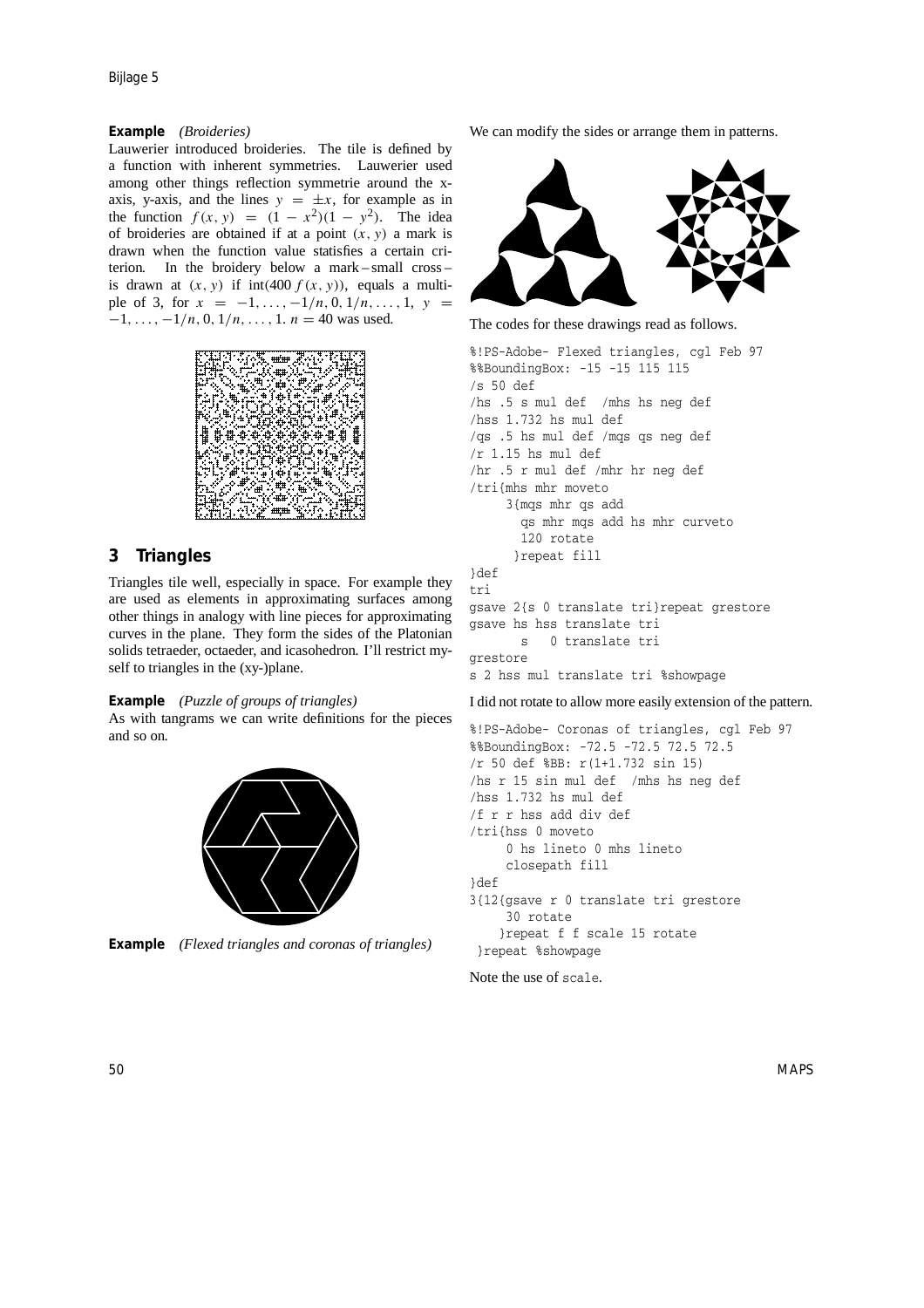**Example** *((Non-tight) triangles)*



For the coding the same template as for the square tiles was used. Note the spurious squares, stars and octagons.

**Example** *(Triangular arms: east-west rencontre)*



With the following (tail) recursion code.

```
%!PS-Adobe- Triangle arms, cgl Feb 97
%%BoundingBox: 0 -50 185 50
/s 64 def /ts 2 s mul def
/tri{/locs exch def
     0 locs moveto locs 0 lineto 0 0 lineto
     closepath currentpoint stroke
     translate -45 rotate
     /locs .707 locs mul def
     locs 1 ge {locs tri} if
}def
2 setlinejoin -45 rotate
gsave s tri grestore
ts ts translate 180 rotate
s tri %showpage
```
### **Example** *(Graph of icasohedron)*

The icasohedron has triangles as sides. The following projection shows them all. 'Tiling' to assist insight.



The left projection is obtained as follows.

%!PS-Adobe- Graph icasoheder, cgl Mrt 97 %%BoundingBox: -50 -30 50 60 /s 100 def /ss 1.732 s mul def

Najaar 1997 51 September 2008 1997 51 September 2008 1997 51 September 2008 1997 51 September 2008 1997 51 September 2008 1997 51 September 2008 1997 51 September 2008 1997 51 September 2008 1997 51 September 2008 1997 51

```
2 setlinejoin
/p1{.1667 s mul -.0555 ss mul}def
/p2{.5 s mul -.1667 ss mul}def
/p3{0 -.1111 ss mul}def
/p4{0 -.0555 ss mul}def
3{gsave}
 2{p1 moveto p2 lineto p3 lineto
   p4 lineto p1 lineto p3 lineto
   -1 1 scale}repeat stroke
 grestore 120 rotate}repeat
p2 moveto
3{120 rotate p2 lineto}repeat stroke
p4 moveto
3{120 rotate p4 lineto}repeat stroke
%showpage
```
The right projection is composed of pentagons and a decahedron.

### **Example** *(Nested triangles)*



This triangle comes back in pentagons: a side with two diagonals. The golden ratio is in there, and we can split of similar smaller triangles infinitely. The code is in the same spirit as that for rectangles.

#### **Example** *(Triangular limits grid)*

In analogy with the square limits grid there is the triangular limits grid, which is related to the Sierpinski carpets, let us say it is an outbound variant. I did not find this one in Escher's work. Maybe too much complexity in the corners?



The code is in the same spirit as the code for the limit squares.<sup>24</sup>

<sup>24.</sup> The Sierpiński gasket – a fractal which is limiting allover – will be treated in the note on fractals.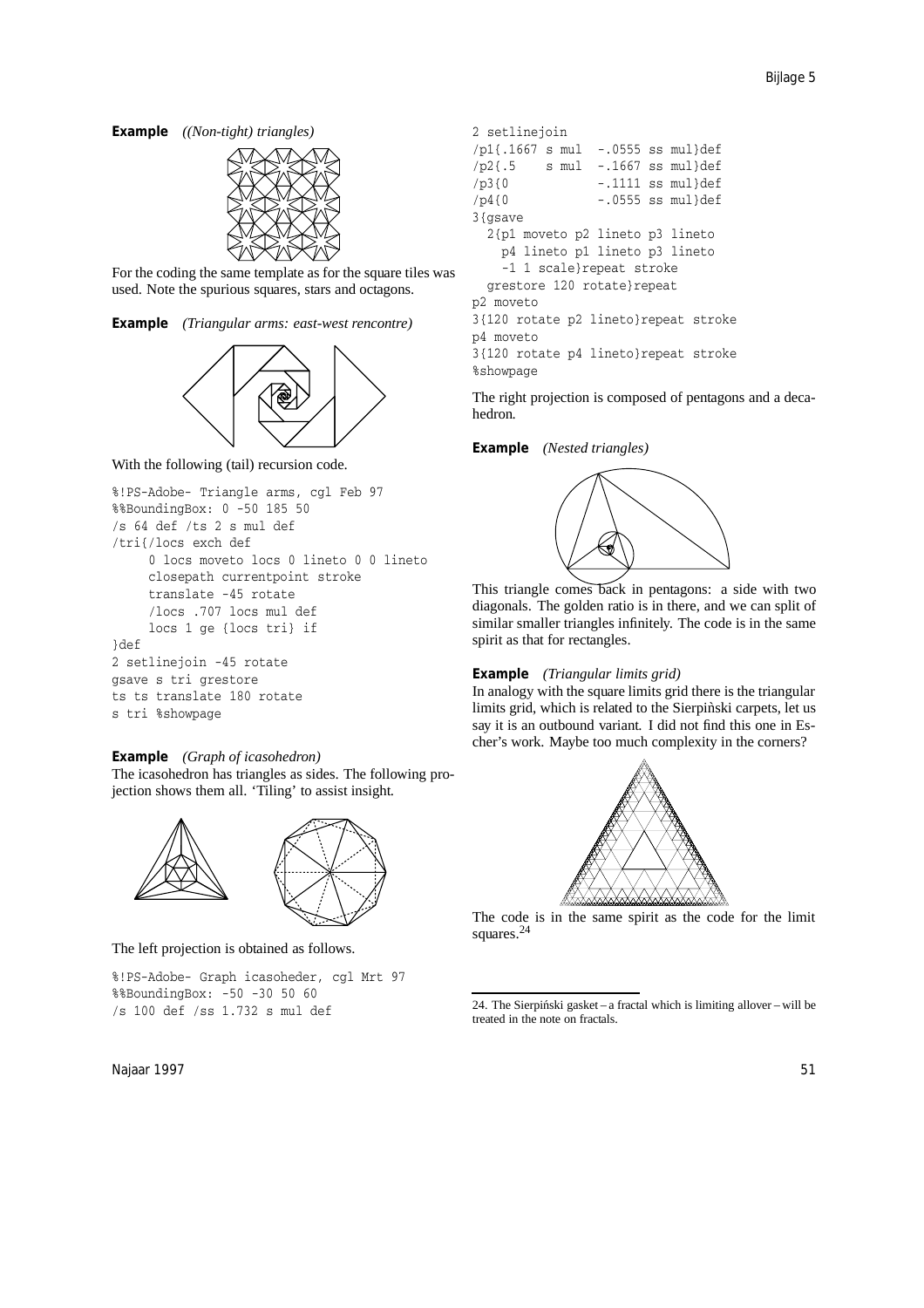

# **4 Pentagons**

```
Pentagons don't tile tight. So what?
```




In the coding the reflection via scale is interesting.

```
%!PS-Adobe- Simple Pentas, cgl Feb 97
%%BoundingBox: -175 -95 175 95
/r 50 def /mr r neg def
/rin r 36 cos mul def
/mhdx s 18 cos mul neg def
/pentagon{r 0 moveto
  5{72 rotate r 0 lineto}repeat
  stroke
}def
%
/figure{pentagon}def
2{gsave mhdx mr add 0 translate
  figure
  2{gsave 36 rotate 2 rin mul 0 translate
          figure
    grestore 1 -1 scale
   }repeat
  grestore -1 1 scale
 }repeat %showpage
```
Dürer tiled straightforwardly as follows. Only spurious diamonds show up.



### **Example** *((Non-tight) pentagons II)*

Because of the inherent symmetry the coding does not take much lines. Just a pentagon as basic element with rotated and translated copies. The diamonds are spurious. Do you see how to code another ring, how to let the pattern grow?

```
%!PS-Adobe- Duerer, cgl Jan 97
%%BoundingBox: -55 -65 55 65
/r 15 def /rin r 54 sin mul def
/p{gsave r 0 moveto
   5{72 rotate r 0 lineto}repeat
   stroke grestore
}def
/tr{2 rin mul 0 translate}def
p 36 rotate
5{gsave tr
 p gsave 36 rotate tr p grestore
   gsave -36 rotate tr p grestore
  grestore 72 rotate}repeat %showpage
```
METAFONT code. My earlier METAFONT code did *not* take into account the fact that the diamonds are spurious. Part of it is given below. Remarkable is that use is made of reflectedabout which is not needed in the simpler approach as worked out in the later POSTSCRIPT code.

```
r=15; n=5; s=2r*sind36; path p[];diag=s*(1+2sind18):
height=s*(cosd54+cosd18);
p1=(r,0)--(r*cosd72, r*sind72);p2=(r,0)--(r+s*cosd18,s*sind18)--(r+s*cosd18,s*(1+sind18))
    -(r,diag) -- (r*cosd72, r*sind72);
p3=(r+s*cosd18,s*sind18)
    --(r+2s*cosd18,0) --
    (r+s*cosd18,-s*sind18);
```

```
p41=(r+2s*cosd18,0)
    --(r+2s*cosd18+s*cosd54,s*sind54)
    --(r+2s*cosd18,diag)
```

```
--(r+s*cosd18,s*(1+sind18));
```

```
p42=p41 reflectedabout
    (origin,(r+s*cosd18,s*(1+sind18)));
```
- for k=72step72until360: draw p1 rotated k;endfor for k=0step72until360:
- draw p2 rotated k;endfor

```
for k=0step72until360:
   draw p3 rotated k;endfor
```

```
for k=0step72until360:
   draw p41 rotated k;draw p42 rotated k;
endfor
```

```
showit; end
```
52 MAPS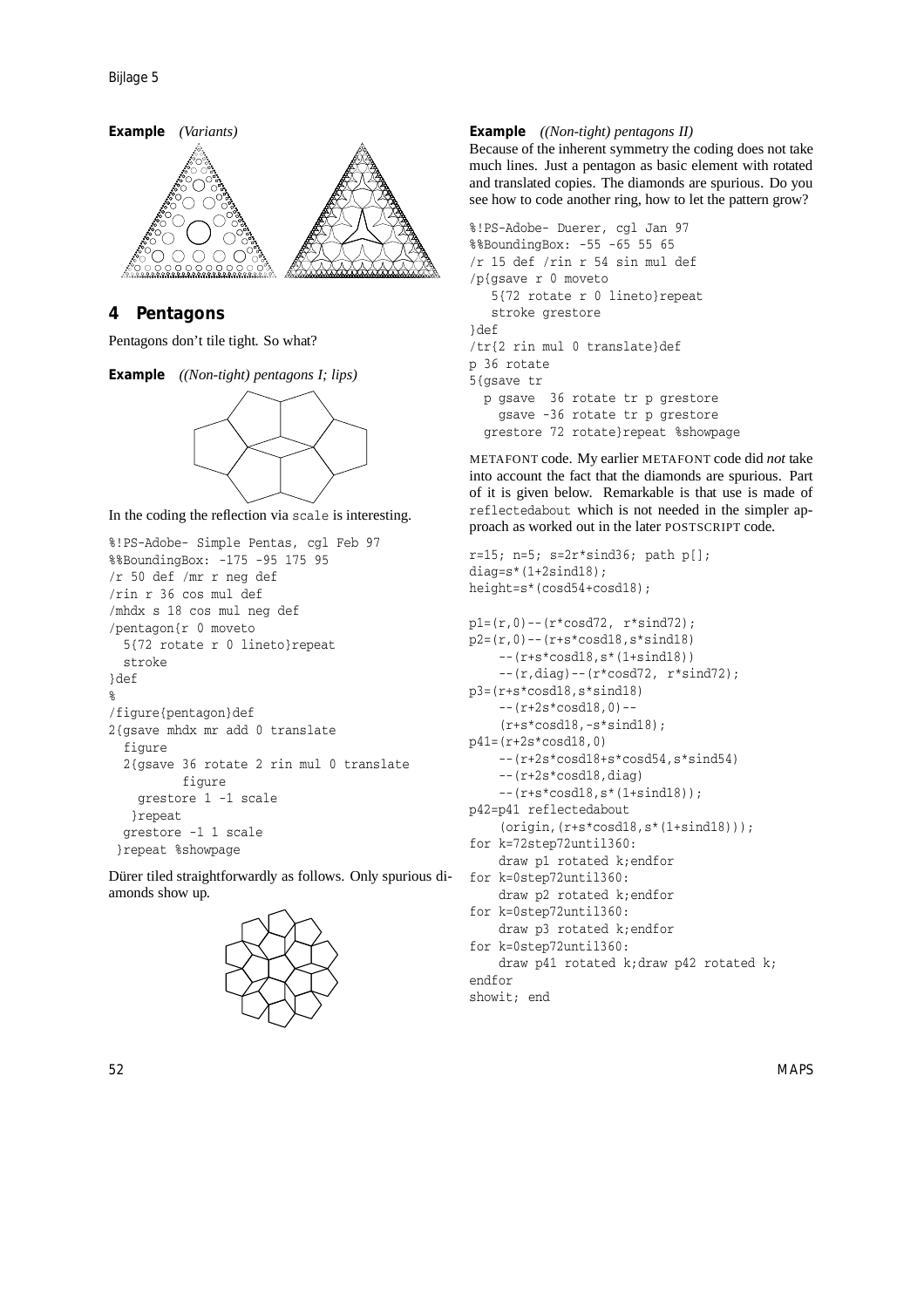**Example** *(Decahedron at the heart)*



# **5 Hexagons**

Hexagons tile tight and may yield intriguing patterns. Notice the difference in the optical effect.

**Example** *(Hexagon template tilings)*



POSTSCRIPT code. Hexagon tiling templates.

```
%!PS-Adobe 6-stars, cgl Feb 97
%%BoundingBox: -75 -70 220 70
/r 25 def 2 setlinejoin
/sixtile{/rloc exch def %r on stack
  rloc 0 moveto
  6{60 rotate rloc 0 lineto}repeat
    closepath stroke
}def
%tile at corners
r sixtile .588 r mul sixtile
6{gsave 2 r mul 0 translate
 r sixtile .588 r mul sixtile
  grestore
  60 rotate}repeat
%tile side by side
6 r mul 0 translate
r sixtile .588 r mul sixtile
30 rotate
6{gsave 1.732 r mul 0 translate 30 rotate
     r sixtile .588 r mul sixtile
  grestore 60 rotate}repeat %showpage
```
Remark. This template will be reused when tiling hexagrams later on.

### **Example** *(Horak's cubes)*

An optical effect is obtained, it looks like projected cubes. The minimal information – the parameter of the figure – is the radius *r* of the circumscribing circle of the hexagon.



POSTSCRIPT code. A hexagon is underneath, that is a cube in projection. Starting from this the code is straightforward.

```
%!PS-Adobe-Horak's tiles, cgl Jan 97
%%BoundingBox: 0 0 310 205
/r 40 def
/s r 2 div def /ms s neg def
/sst s 1.732 mul def
/ts s 2 mul def /mts ts neg def
/hs s 2 div def
/dia{0 0 moveto 0 ts lineto
  sst ms rlineto 0 mts rlineto
   0 s rmoveto 0 s lineto
}def
/tile{gsave 3{dia 120 rotate}repeat
      stroke grestore
}def
/pattern{gsave
2{gsave
 5{gsave tile sst s 3 mul translate
          tile
    grestore sst 2 mul 0 translate
  }repeat
 grestore 0 s 6 mul translate
 }repeat grestore
}def
/a s 10.5 mul def /ma a neg def
/frame{0 0 moveto
  0 a rlineto s 15.5 mul 0 rlineto
  0 ma rlineto closepath
}def
gsave frame clip pattern grestore
frame 3 setlinewidth stroke %showpage
```
Explanation. The radius *r* of the hexagon is 2*s*. An incomplete diamond – side of a cube – is drawn and rotated over 120◦ and 240◦ to form the basic hexagon tile, with the origin at its centre. The pattern emerges by copying the origin at its centre. The pattern emerges by copying<br>hexagons translated over  $k(s\sqrt{3}, 3s)$ , and  $k(2s\sqrt{3}, 0)$ , for  $k = 1, 2, \ldots$ 

It hints at how to draw 3D figures: draw the projection.<sup>25</sup>

<sup>25</sup>. This does not mean that we should specify the projected figure in general. I prefer to specify the figure in 3D and use one of my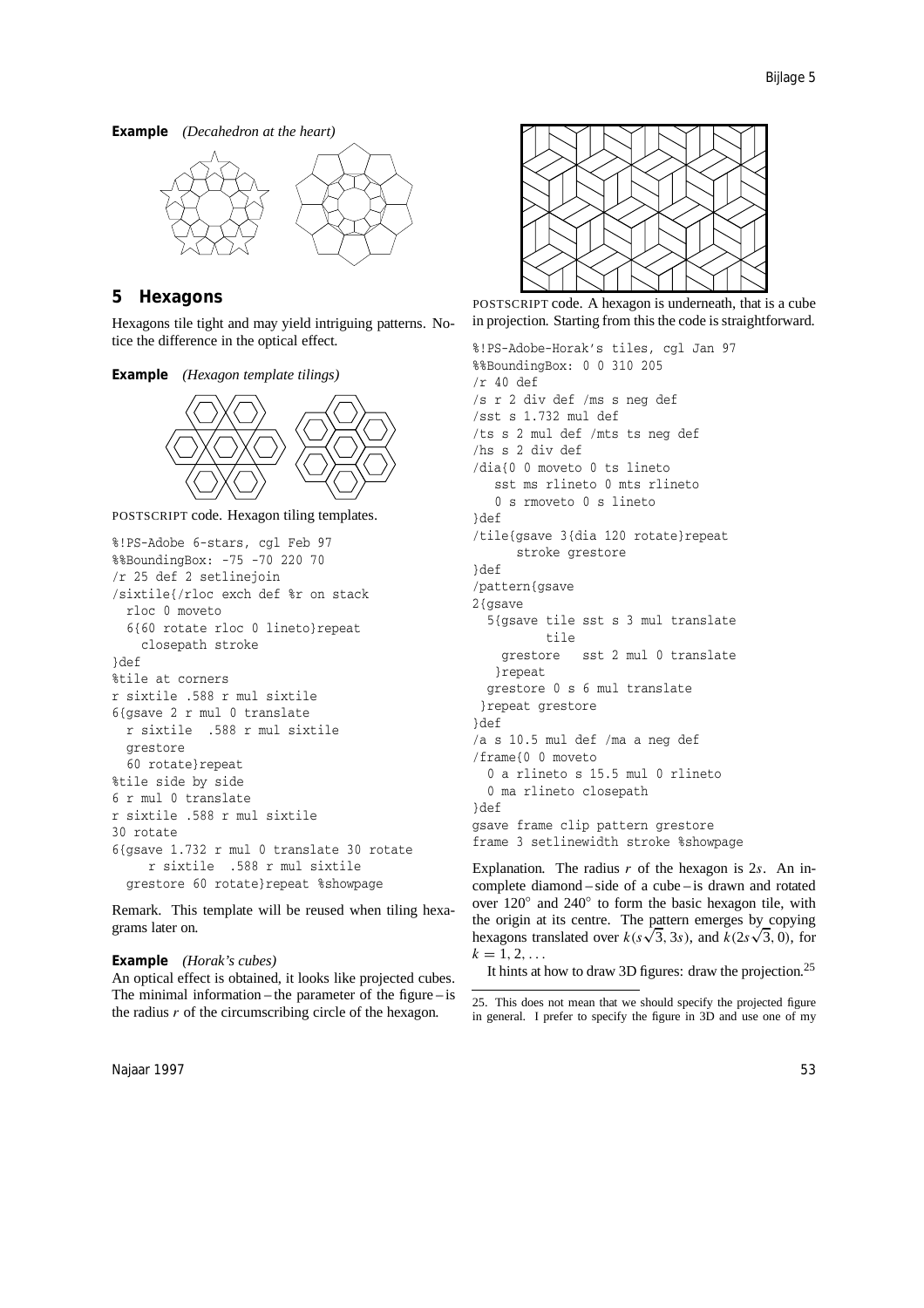Bijlage 5

# METAFONT code.

```
s=40;path p[]; %cgl Jan 97
p1=origin--(0,2s);
p2=p1 rotated-120 shifted(0,s);
p3=p1 & p2 shifted(0,s);
p4=p1 shifted(1.732s,-s);
for k=0 step-120 until-240: %draw tile
   draw p2 rotated k;
   draw p3 rotated k;
   draw p4 rotated k;endfor
for k=1upto2: %draw pattern
  addto currentpicture also currentpicture
       shifted (k*(1.732s,3s));
  addto currentpicture also currentpicture
       shifted (3.464s*k,0);
endfor
%Cut out a piece
cullit;
fill unitsquare xscaled 10size
    yscaled 7.5size shifted (2size,0);
cull currentpicture keeping (2, infinity);
%Frame the piece
pickup pencircle scaled 3;
draw unitsquare xscaled 10size
     yscaled 7.5size shifted (2size,0);
showit; end
```
Remarks. The clipping must be done differently in META-FONT, because the concept of a clipping boundary is not there. POSTSCRIPT allows any path. METAFONT requires as path a continuous line. As a consequence I have split up the basic element, although I could have traversed various parts of the element more than once.

**Example** *(Variant)*



**Example** *(Romanovsky's Chinese porcelain)* A broidery of overlapping hexagons. The minimal information required to draw this pattern is the height *s* and the width *w* of the basic bar.



POSTSCRIPT code.

```
%!PS-Adobe-
% Romanovsky's porcelain, cgl Jan 97
%%BoundingBox: 0 0 255 180
/s 30 def /ms s neg def /ss s 1.732 mul def
          /hs s 2 div def /mhs hs neg def
          /hss hs 1.732 mul def
/w s 3 div def /wds w 1.732 div def
          /hw w 2 div def
          /hwds hw 1.732 div def
/line{hw s hwds sub moveto hw hwds lineto
}def
/tile{3{gsave line -1 1 scale line stroke
        grestore 120 rotate
       }repeat
}def
/pattern{gsave
6{gsave
  7{gsave tile
    hw hss add hs hwds add translate tile
    grestore w ss add 0 translate
   }repeat
  grestore 0 s wds add translate
 }repeat grestore
}def
/a s 6 mul def /ma a neg def
/frame{0 0 moveto 0 a rlineto
  s 8.5 mul 0 rlineto 0 ma rlineto
  closepath
}def
gsave frame clip newpath
      mhs mhs translate pattern
grestore
frame 3 setlinewidth stroke %showpage
```
Explanation. As height I took the radius of the circumscribing hexagon. The tile is a hexagon, with 6 inner line pieces. The basic element is drawn by exploiting fully its symmetry. Once the shifts have been calculated the coding is straightforward. The pattern results after first adding a is straightforward. The pattern results after first adding a copy translated by  $(s\sqrt{3} + w, s + w/\sqrt{3})/2$ , and then tile

pointtopair projection operators.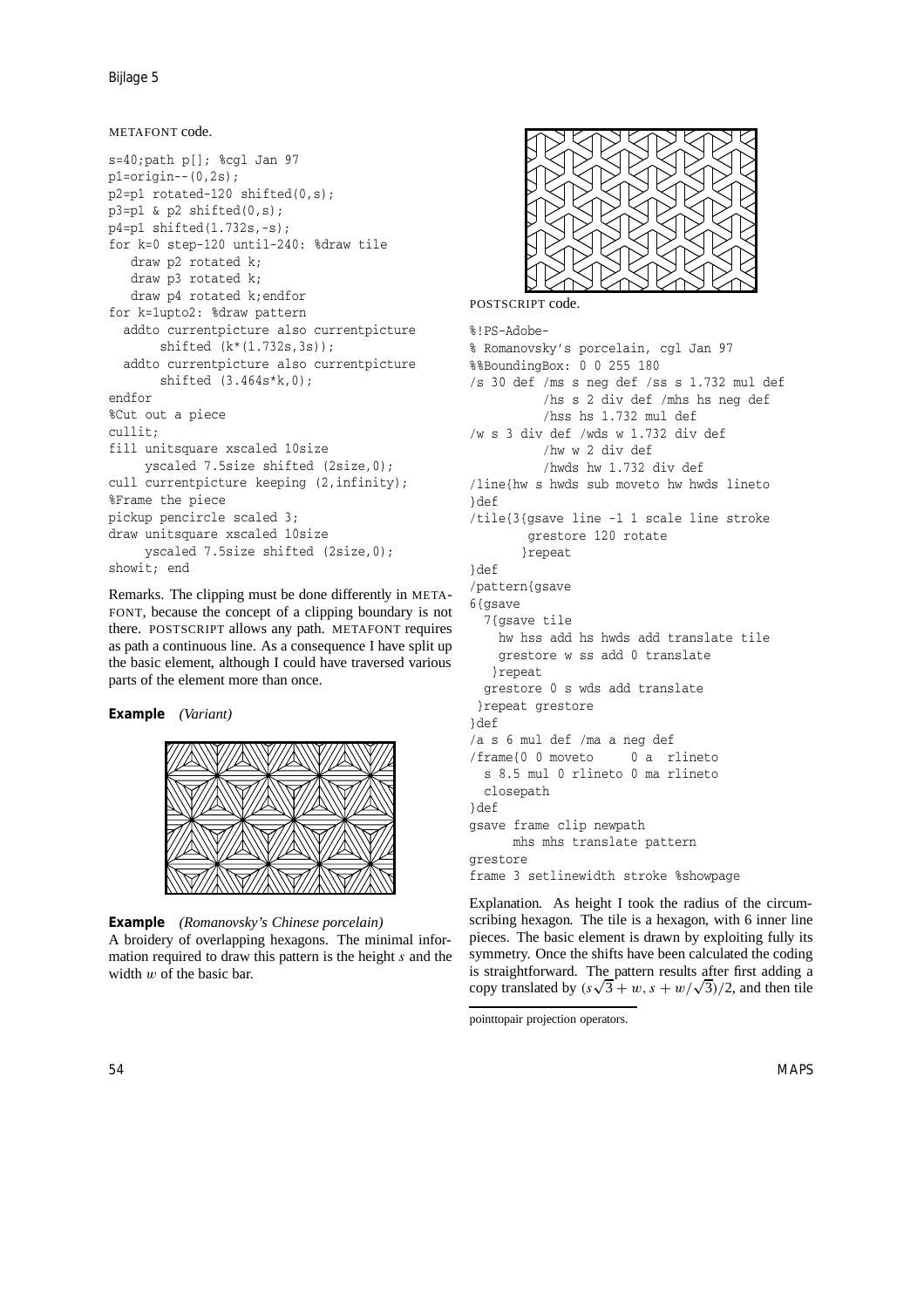this with horizontal and vertical translations  $k(s\sqrt{3}+w, 0)$ , and  $k(0, s + w/\sqrt{3})$ , for  $k = 1, 2, ...$ 

METAFONT code. Note that in METAFONT we can't rotate pictures arbitrarily, but we can do with paths. The code below I wrote a year earlier than the POSTSCRIPT code, and differs a little, if not for the basic element.

```
s=30; w=.333s; path p[]; %cgl, Jan 97
p1 = ( .5w, .288w) -- ( .5w, s-.288w);p2=(-.5w, .288w) -- (-.5w, s-.288w);for k= 0 step 120 until 240: %tile
   draw p1 rotated k; draw p2 rotated k;
endfor
addto currentpicture also currentpicture
          shifted(.866s+.5w,.5s+.2887w);
for k= 1 step 1 until 2:
addto currentpicture also currentpicture
      shifted(k*(0, s+.5774w));addto currentpicture also currentpicture
      shifted(k*(1.732s+w,0));
endfor
cullit;%clipping boundary functionality
fill unitsquare xscaled 6.5s
      yscaled 4s shifted(.25s,0);
cull currentpicture keeping (2, infinity);
pickup pencircle scaled 3; %frame
draw unitsquare xscaled 6.5s
       yscaled 4s shifted(.25s,0);
showit; end
```
**Example** *(Variant hex pattern)* And what about the following with only the side of the hexagon as parameter?



# **6 Escher**

M C Escher, a Dutch (graphics) artist of the first half of the XX-th century, has among other things enriched classical tilings by loosening the strict geometrical tradition. He drew creatures like Buddhas, reptiles and so on, appealing to the masses, well . . . science biased.

Similar to the above classical plait his basic element is not symmetric.<sup>26</sup>

He realized that the picture on the tile is only restricted by the points where it cuts the boundary. Maybe he just thought of deforming the boundaries. Moreover, the boundaries are related by symmetry, induced by tiling.

#### **Example** *(Escher-like fishes )*

The following is borrowed from Lauwerier's earlier mentioned booklet 'Symmetrie etc.' The tiling is much in the spirit of our earlier template. The basic tile consists of 2 lines, one also translated and the other also reflected. The middle row consists of reflected tiles: fishes swimming in the other direction.



### **6.1 Escher's Squares**

**Example** *(Escher's Buddhas)*



How to draw these? How to program?

Analyzing the picture reveals that the basic element is a modified side of the square. This side can be rotated and reflected to yield a square. Rotated copies of this square form a tile. Translated copies will yield the pattern.

Below the basic element has been simplified into a line with a notch, and the intermediate phases have been shown.

<sup>26</sup>. MacGillavry, a Dutch crystallographer, has studied Escher's symmetries and published on the issue.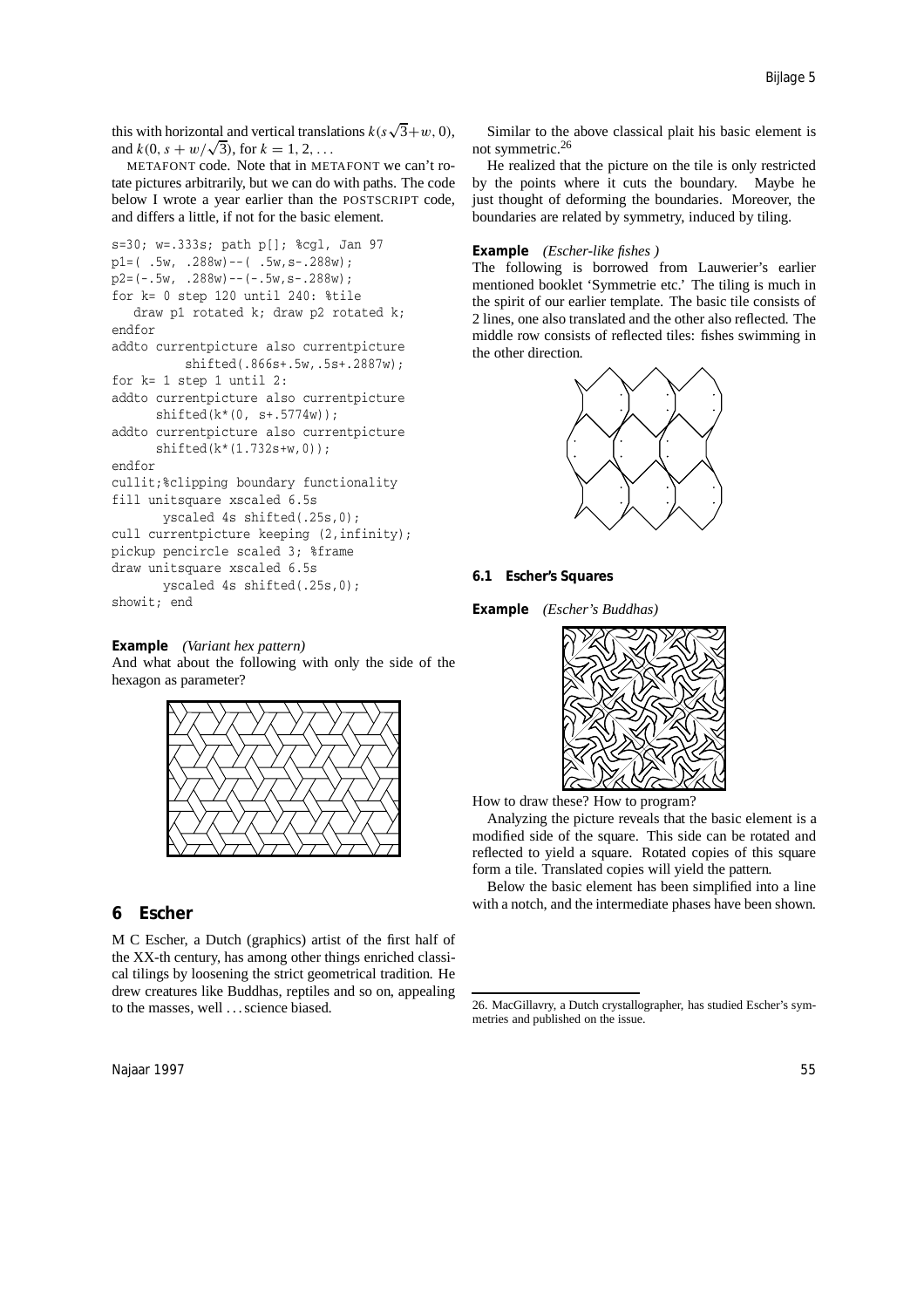**Example** *(Escher's mechanism)*



Programming the four phases

# *element R,M* −→ *square R* −→ *tile <sup>T</sup>* −→ *pattern*

can be read from the following POSTSCRIPT code for Escher's Buddhas. (*R, M, T* denote *Rotation, Mirroring* and *Translation*, respectively.)

%!PS-Adobe- Escher Buddhas, cgl Dec 96 %%BoundingBox: -20 -45 320 140 /s 20 def /ms s neg def /ts s s add def /pa{s s}def /pb{.7 s mul 1.7 s mul}def /finger{.2 s mul 1.5 s mul}def  $/pc$  {-.4 s mul 1.45 s mul}def /pd{.5 s mul 1.35 s mul}def /knee{.7 s mul 1.15 s mul}def /pf{.35 s mul s}def /ankle{-.1 s mul .6 s mul}def /toe{0 .3 s mul}def /heel{-.4 s mul .6 s mul}def /head{-.9 s mul .9 s mul}def /center{-.25 s mul 1.8 s mul}def /cpa{0 1.55 s mul}def /cpb{.25 s mul 1.55 s mul}def /cpc{-.6 s mul 1.1 s mul}def % /element{gsave pa moveto pb pb finger curveto pc moveto cpa cpb pd curveto knee knee pf curveto %pf lineto ankle lineto toe lineto heel lineto center .75 s mul 315 225 arcn heel moveto cpc cpc head curveto stroke grestore}def % /tile{element gsave 90 rotate 0 s -2 mul translate element grestore gsave 1 -1 scale 90 rotate element grestore gsave -1 1 scale

0 s -2 mul translate element grestore gsave ms s moveto s ms lineto .05 setlinewidth stroke grestore }def % /pattern{gsave tile s 4 mul 0 translate tile 0 s 4 mul translate tile s -4 mul 0 translate tile grestore }def % /as 8 s mul def /mas as neg def /contour{ms ms moveto as 0 rlineto 0 as rlineto mas 0 rlineto closepath }def % /Times-Roman findfont 10 scalefont setfont %Draw element ms ms 25 sub moveto (element) show 65 0 translate square ms ms 20 sub moveto (square)show 75 0 translate tile 0 ms 20 sub moveto (tile)show 110 0 translate 0 ms 20 sub moveto (clipped pattern) show contour clip pattern contour 2 setlinewidth stroke %showpage

My METAFONT code is similar to the code for the reptiles given below.

### **6.2 Escher's hexagons**

The same mechanism as demonstrated with squares was applied by Escher to a hexagonal grid.



56 MAPS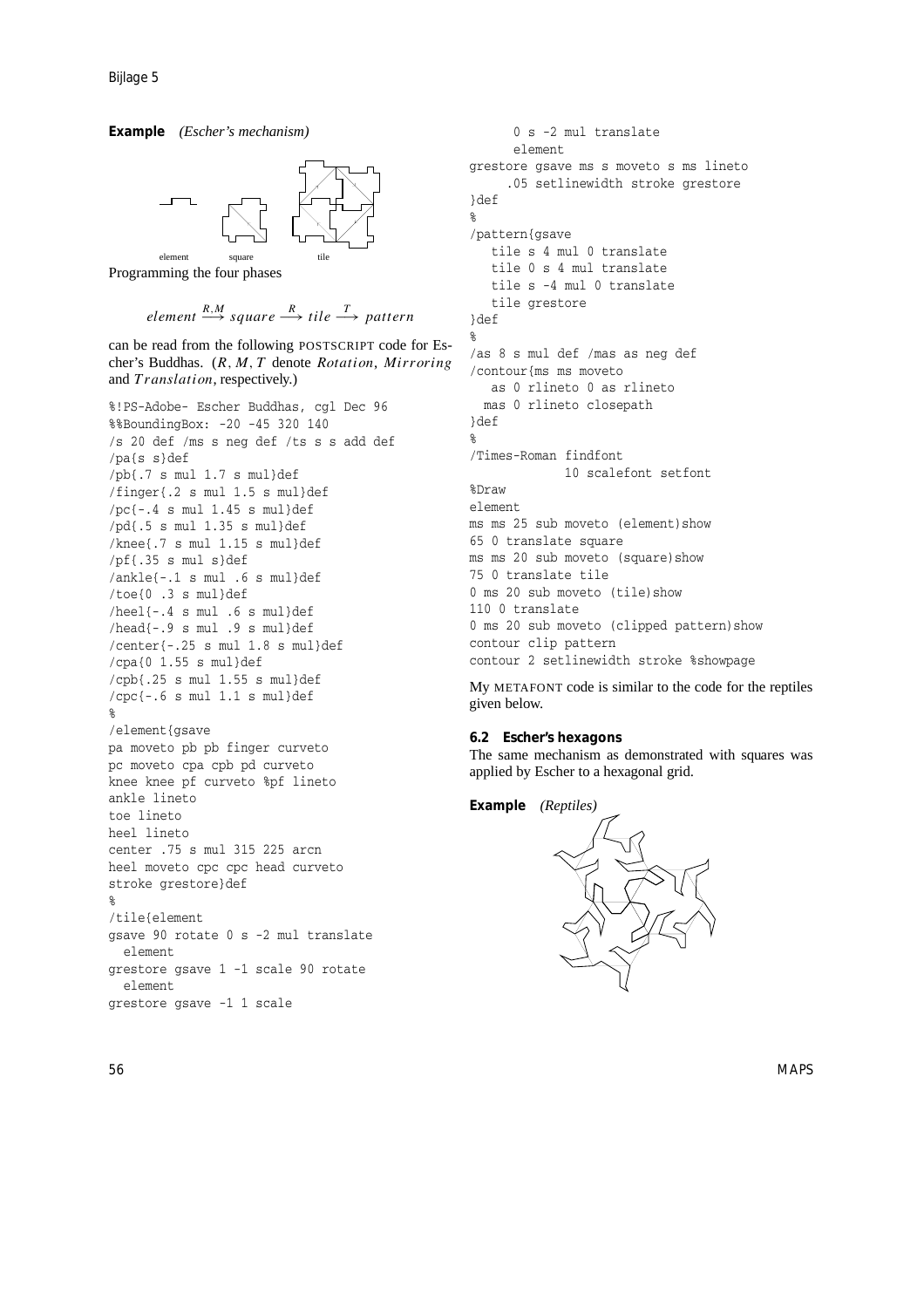```
METAFONT code.<sup>27</sup>
```
%Escher's Reptiles, cgl May 96 pickup pencircle scaled 1; pair p[]; path ctoad;  $s:=50$ : %hexagon p1--p3--p6--p8--p10--p12--cycle %as grid/canvas p3=s\*up; p6=p3 rotated60; p8=p6 rotated60; p10=p8 rotated60; p12=p10 rotated60; p1:=p12 rotated60; %pickup pencircle scaled .05; %draw p1--p3--p6--p8--p10--p12--cycle; p2=.3333[p3,p1];p13=.3333[p12,p1]; p4=.3333[p3,p6];p7=.3333[p8,p6]; p5=.3333[p6,p3]; p9=.3333[p10,p8]; p11=.3333[p10,p12]; %pickup pencircle scaled 5; %for k=1 upto 13: drawdot p[k];endfor p14=.16667[p1,p6] + .1s\*down; p141=p14 +1.1s\*(-.17,.1); p15=.25[p3,p10]; p16=.16667s\*(-1,1); p17=p16 + .3333s\*up; p18=p5 + .16673s\*(.2,-1);  $p19=p18 - s*(.1,.1);$ p20=p19 +.3333s\*down; p21=p8 + s\*(.28,0); p22=.22[p9,p2]; p23=.3[p11,p4]; p24=p12 + 1.5s\*(-.17,.1); p25=p24-.1s\*(1,.5); p26=p25+.1s\*left; p27=p26+.3333s\*up; p28=.2[p13,p6]; pickup pencircle scaled 2; %a complete toad, well reptile ctoad=p1--(p1--p14--p141--p2) rotatedaround(p1,120)- p13--p28--p27--p26--p25--p24--p12-- (p8--p21--p9)rotatedaround(p1,-120) shifted (0,-3s)- p11--p23--p22--p10-- (p10--p22--p23--p11) rotatedaround(p10,120)- p9--p21--p8-- (p3--p15--p16--p17--p4) rotatedaround(p1,-120) shifted (-1.5s\*sqrt3,-1.5s)--

```
p7--p20--p19--p18--p5--p6--
     (p6--p5--p18--p19--p20--p7)
       rotatedaround(p6,120)--
     p4--p17--p16--p15--p3--
     (p12--p24--p25--p26--p27--p28--p13)
        rotatedaround(p1,-120)--
        p2--p141--p14--p1;
draw ctoad;
draw ctoad rotatedabout (p1,120);
draw ctoad rotatedabout (p1,-120);
showit; end
```
Explanation. This code is based on points on the circumference of the hexagon. These are related by symmetry induced by the tiling as can be seen from the figure. A more extensive pattern can be obtained by adding shifts to the current picture.

POSTSCRIPT code by which the included figures are drawn.

```
%!PS-Adobe- Escher's reptiles, cgl Jan 97
%%BoundingBox: -50 -70 130 150
/r 50 def /mr r neg def
/hr r 2 div def /mhr hr neg def
/qr r 4 div def /mqr qr neg def
/er r 8 div def /mer er neg def
/hrx hr 1.732 mul def /mhrx hrx neg def
/qrx hrx 2 div def /mqrx qrx neg def
/erx qrx 2 div def /merx erx neg def
/delta er 2 div def
/head{hr 0 moveto
     qr mqr 1.25 mul lineto
     0 mqr 1.25 mul lineto
     mqr 0 lineto
     mqr qr 1.5 mul lineto
     merx er rlineto
     mhr 0 lineto
     stroke
}def
/side{hr 0 moveto
  mer 2 div delta sub
  mhr delta sub rlineto
  delta mer rlineto
  merx er rlineto
  0 hr er sub rlineto
  mhr erx add er lineto
  mhr 0 lineto stroke
}def
/tail{hr 0 moveto
   qr mhr lineto
   mqrx mer rlineto %end
```
<sup>27</sup>. A tedious code. An exercise in MF programming. My late POST-SCRIPT code is simpler.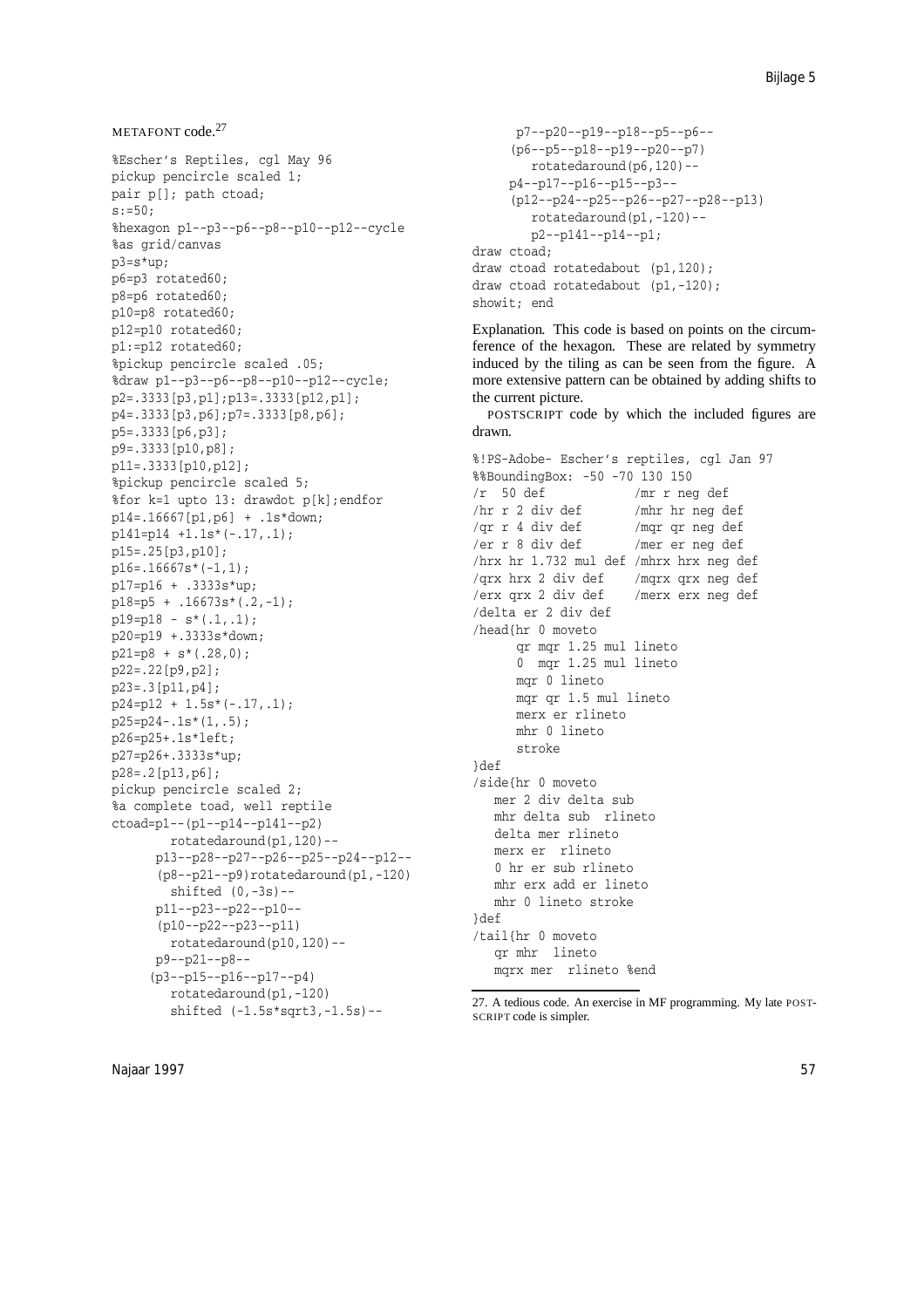qr er 1.5 mul rlineto erx 0 lineto mqr er lineto mer qr rlineto mer 0 rlineto mhr 0 lineto stroke }def /reptile{ gsave 0 hrx translate head grestore gsave hr qr add qrx translate 120 rotate head grestore gsave 0 mhrx translate side grestore gsave hr qr add mqrx translate -120 rotate side grestore gsave mhr mqr add qrx translate 60 rotate tail grestore gsave mhr mqr add mqrx translate -60 rotate tail grestore }def reptile /grid{gsave r 0 moveto 6{60 rotate r 0 lineto}repeat .05 setlinewidth stroke grestore }def grid gsave r hr add hrx translate 120 rotate grid reptile grestore gsave 0 hrx 2 mul translate -120 rotate grid reptile grestore %showpage

Explanation. This code is based on the symmetry of pairs of sides of the hexagon: head, side and tail. Open as yet is how to compose contours from these for coloring purposes.

# **6.3 Circles**

With circles we have two special locations: the centre and the boundary. I associate this with implosion and explosion. When convergence is towards the centre it is about a centre of multiplication. When convergence is outbound I'll talk about a circle limit, in pursuit of Escher.



%!PS-Adobe- Circular checker board, cgl Feb 97 %%BoundingBox: -100 -103 350 103 /r 100 def /sq{rin 3.75 cos mul rin -3.75 sin mul moveto 0 0 rout -3.75 3.75 arc 0 0 rin 3.75 -3.75 arcn fill }def /ring{/rin rout 1 1.5 3.75 sin mul sub mul def 24{gsave sq grestore 15 rotate }repeat /rout rin def }def /frame{rf 0 moveto 0 0 rf 0 360 arc}def  $\mathbf{Q}$ /rout r def /rf rout 3 add def gsave frame 0 setgray fill 1 setgray 36{ring 7.5 rotate}repeat grestore 250 0 translate %spirals /rout r def /rf rout 3 add def frame 0 setgray fill gsave 1 setgray 36{ring 3.75 rotate}repeat grestore %showpage

**Example** *(Darts board and radioactive radiation logo)*



%!PS-Adobe- Circular checkerboard, cgl Feb 97 %%BoundingBox: -105 -105 330 105 /r 100 def /sector{rin 15 cos mul rin -15 sin mul moveto 0 0 rout -15 15 arc 0 0 rin 15 -15 arcn closepath fill }def /ring{/rin rout 1 1.5 15 sin mul sub mul def 6{gsave sector grestore 60 rotate }repeat /rout rin def }def /frame{rf 0 moveto 0 0 rf 0 360 arc closepath }def % gsave /rout r def /rf rout 3 add def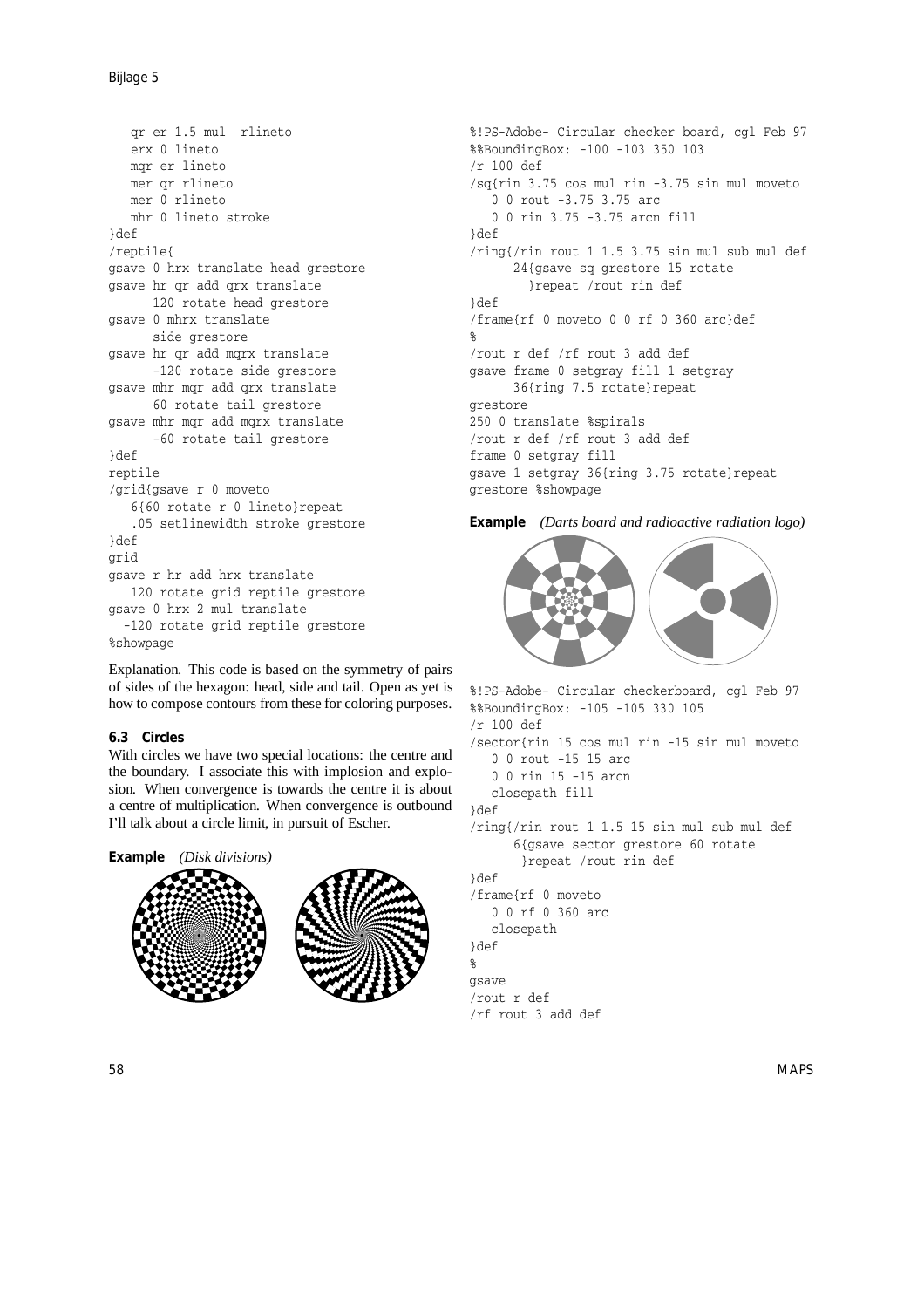```
frame 0.5 setgray fill
1 setgray
9{ring 30 rotate}repeat
grestore
%Radioactive radiation logo
225 0 translate
/rout r 10 sub def /rin rout 3 div def
/rf r def
frame .5 setgray stroke
/sector{rin 30 cos mul
        rin -30 sin mul moveto
   0 0 rout -30 30 arc
   0 0 rin 30 -30 arcn
   closepath .5 setgray fill
}def
3{gsave sector grestore 120 rotate}repeat
rin 10 sub 0 moveto
0 0 rin 10 sub 0 360 arc .5 setgray fill
%showpage
```
**Example** *(Windows: From a barn and from Malbork)*



### **6.4 Circle limits**

Escher also used hyperbolic grids: circular arcs within a circle, where the centers of the circles converge towards the boundary, and the arcs cut the boundary perpendicularly.

It did take me some time to realize what is really meant by circle limits. The basics, unblurred by Escher's approach, is really simple, and in analogy with triangular and square limits, and ... as it turned out easier to code as well. Let us first do it à la Escher followed by a straight one.





```
%!PS-Adobe- Circle limits, cgl Jan 97
%%BoundingBox: -100 -100 100 100
/R 100 def /tR 2 R mul def
/a .38 R mul def
/m .5 R R a div mul a add mul def
/r m a sub def /tr 2 r mul def
/circle{%x y r on stack
   /rad exch def
   /y exch def /x exch def
  x y translate
  rad 0 moveto
  0 0 rad 0 360 arc
}def
0 0 R circle clip
%
2{8{gsave m 0 r circle stroke grestore
    45 rotate}repeat
   /r r 3 div def
   /m R R mul r r mul add sqrt def
}repeat
0 0 R circle 2 setlinewidth stroke %showpage
```
Escher extended this also to the surface of a sphere, for example in his 'Angels and Devils.'

**Example** *(The straight circle limits grid)*

In analogy with squares and triangles the straight circle limits are even easier to code. The starting point is the starting number of  $\arcsin$  n as parameter. 360 divided by n yields the arc of the main circle cutout by the biggest circle of the limit set of circles. The centre and radius of the circle follow easily from the data of the main circle, the cutout arc, and that the circles intersect orthogonally. Rotate the template –  $r \text{ing}$  – and loop this levels times. Note that en-passant the line thickness is decreased to counteract the blackening effect.

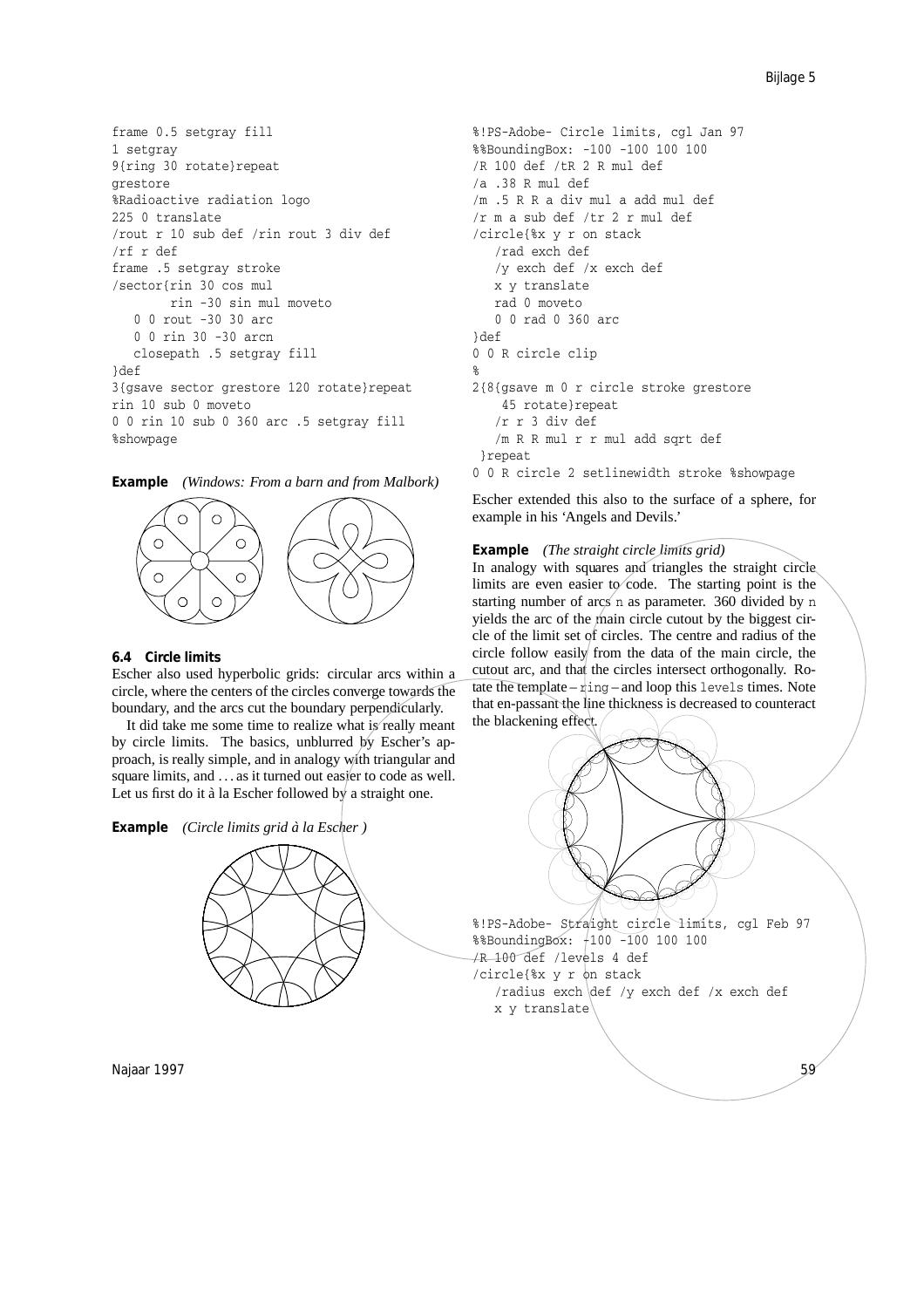Bijlage 5

```
radius 0 moveto 0 0 radius 0 360 arc
}def
/ring{/n exch def %n on stack
 /ang 360 n div def
 /r R .5 ang mul sin
      .5 ang mul cos div mul def
 /m R R mul r r mul add sqrt def
gsave -.5 ang mul rotate
n{gsave m 0 r circle stroke grestore
   ang rotate}repeat
grestore
}def
/picture{/n 3 def /f n def /wl 1 def
levels{wl setlinewidth
       n ring /n f n mul def
              /wl .5 wl mul def
      }repeat
}def
gsave .925 setgray picture grestore
0 0 R circle clip picture 0 0 R circle
1 setlinewidth stroke %showpage
```
**Circles within a circle** Apollonius already considered circles which touch on 3 circles.

The equations for a circle, in terms of its centre and radius  $\{x, y, \delta\}$ , which touches on 3 other circles are

$$
(x - x_i)^2 + (y - y_i)^2 = (r_i \pm \delta)^2, i = 1, 2, 3
$$

with  $\{x_i, y_i, r_i\}_{i=1}^3$  the data of the given circles.  $\pm$  accounts for touching on the outside, respectively inside.

For the covering below the 3 quadratic equations can be simplified into 2 linear equations and a quadratic equation. These linear equations have been made explicit as function of *δ* for the centres of circles which touch the main circle and the circumscribing circle.





Explanation. I chose as origin the midpoint of the circumscribing circle. The main circle has radius *R* and the circumscribing circle has radius  $R + r$ .

Because of this special configuration, next to my choice of origin and x-axis, the equations for the centre of the circle which touches the outer circle and the main circle, parameterized over its radius *δ*, simplify into

$$
x = R + r - \delta \frac{2R + r}{r}
$$

$$
y^2 = (R + r - \delta)^2 - x^2.
$$

Limit situations are  $(x, y) = (R + r, 0), (-R, 0)$ , for  $\delta = 0, r$ .

The requirement for touching the  $3^{rd}$  circle,  $\{x_i, y_i, r_i\}$ , yields the equation in  $\delta$ , with  $(x, y)$  given by the above formulas<sup>28</sup>

$$
(x - x_i)^2 + (y - y_i)^2 = (r_i + \delta)^2.
$$

By changing the meaning of the  $3^{rd}$  circle repeatedly – the just determined circle becomes the next – the set of shrinking touching circles, suggestively infinitely, has been obtained.

The above considerations and ideas have been coded in POSTSCRIPT as follows.

```
%!PS-Adobe- Circle with circles, cgl Mrt 97
%%BoundingBox: -150 -150 150 150
/R 100 def /r 50 def /Rr R r add def
/xi R neg def /yi 0 def /ri r def
Rr 0 moveto r 0 R 0 360 arc
Rr 0 moveto 0 0 Rr 0 360 arc
 r neg 0 moveto xi yi r 0 360 arc
stroke
%tangent circle: x, y, d(elta)
/x{Rr d 2 R mul r div 1 add mul sub}def
/y{Rr d sub dup mul x dup mul sub sqrt}def
/fd{ri d add
   x xi sub dup mul
   y yi sub dup mul add sqrt sub}def
/solveit{%invariant: l fd > 0 and u fd <= 0
  /d .5 l u add mul def
 fd 0 lt{/l d def}
        {/u d def}ifelse
 u l sub eps gt{solveit}
        {/d .5 l u add mul def}ifelse
}def
%
```
<sup>28.</sup> The concise and implicit equation for  $\delta$  is suited for solving by computer. The explicit solution was communicated by H.J. van de Stadt and is due to Soddy. Another approach for obtaining an explicit formula for *δ* in terms of a square root and the arithmetic operations is by formula manipulation programs. I'm not sure whether these programs would yield Soddy's elegant representation.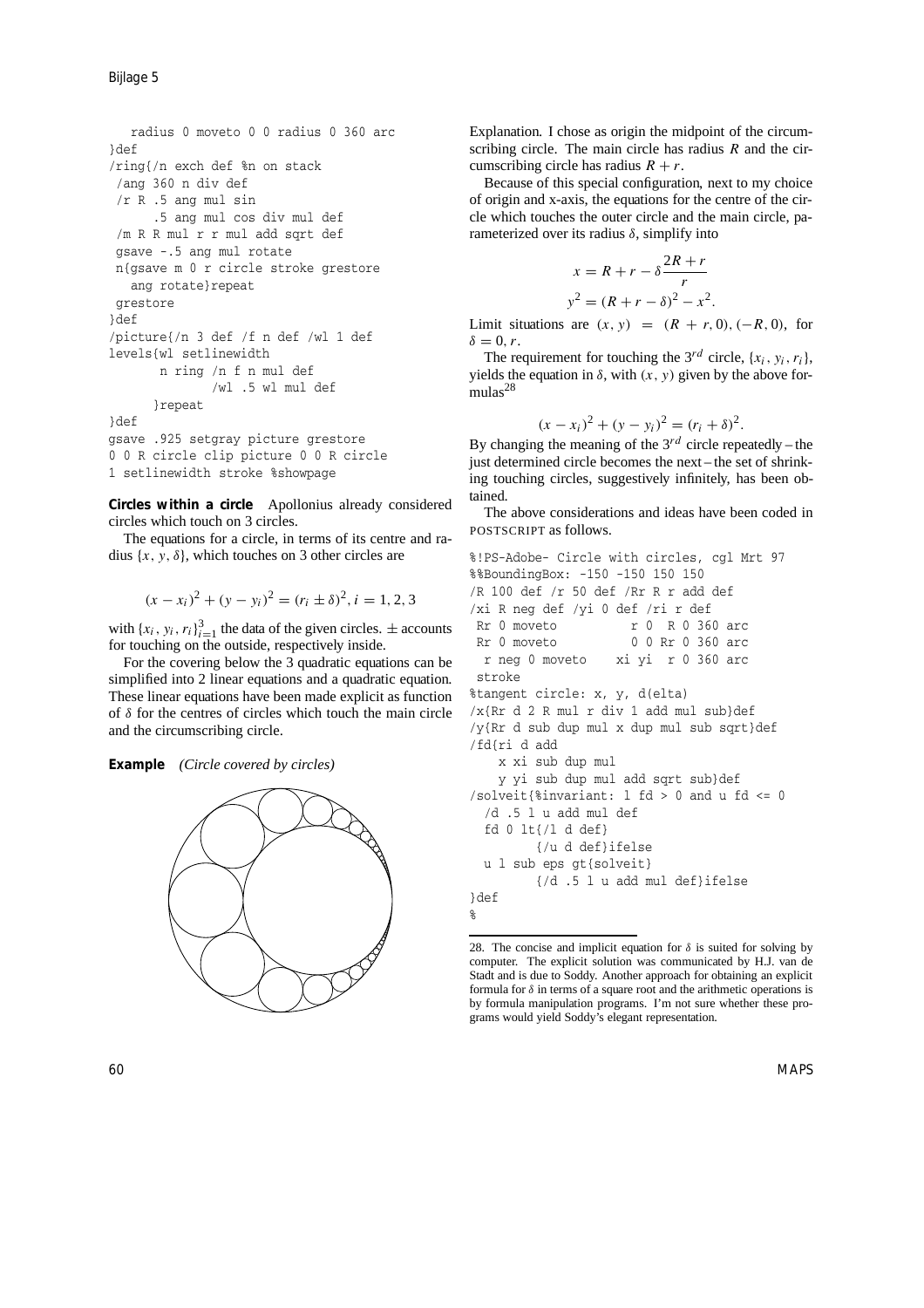```
/eps .01 def /lw 1 def %decrease linewidth
25{/l .25 ri mul def /u ri def solveit
  x d add y moveto x y d 0 360 arc
  x d add y neg moveto x y neg d 0 360 arc
  /lw lw .035 sub def lw setlinewidth stroke
   /ri d def /xi x def /yi y def
}repeat %showpage
```
#### Remarks.

I coded a – primitive, quick and dirty – zerofinding (bisection) operator in POSTSCRIPT.<sup>29</sup>

Interesting is to extend tiling to the hyperbolic plane à la Coxeter, or to variate the circular arc by a pleasing line, for example anthropomorphically à la Escher.

To write a program to fill up all (3-sided) cusps by circles, or all the new circles, infinitely, is interesting, and a nice, but not trivial, exercise in recursive programming.<sup>30</sup>

An explicit solution for the radius of the 4*th* inscribed circle due to Soddy was communicated when the paper was in proof by H.J. van de Stadt and reads as follows.

$$
\frac{1}{\delta}=\frac{1}{r_1}+\frac{1}{r_2}+\frac{1}{r_3}+2\sqrt{\frac{1}{r_1r_2}+\frac{1}{r_2r_3}+\frac{1}{r_3r_1}}
$$

I decided to let the POSTSCRIPT code for this drawing unaltered. The use of the zero finding in POSTSCRIPT for solving an equation might be of use in other contexts.

Pondering about this problem made me realize that times have changed. We don't need anymore for these kinds of problems solutions by compass and ruler, or solutions by transformation techniques such as the inversion in a cir $cle.<sup>31</sup>$  With our fancy computers approaches akin to this tool are emerging, and IMHO, with all respect, the above is such an approach. Apollonius revisited, aha.



Najaar 1997 - Kabupaten III menjadi kecamatan ini berasal kecamatan pengerbang kecamatan pengerbang kecamatan

### **Example** *(The old approach)*

For the interested reader a picture which exhibits the inversion method is included on the left. The bold circles are what we are talking about. The thin circles and lines are the inverted ones, with the dashed circle the circle of inversion.

**Example** *(Squares limits variant with circles)*



#### **6.5 Metamorphoses**

Escher played with changing the patterns while tiling. Schröfer did this with changing a circle and his result is captivating, with a nice Op Art effect. Vasarely $32$  has exploited this in depth, and used colors with breathtaking results.

Hofstadter<sup>33</sup> calls this parquet deformations.

#### **Example** *(Schröfer's Op Art)*



Note how the circle in the center grows when moving outbound, and in general becomes an ellips. The vertical and

30. But, . . . maybe there is another inroad when we look upon it as a fractal. H.J. van de Stadt mentions that this fractal is known as Pharaoh's Breastplate, and can be found in the book on fractals by Mandelbrot. In the note on fractals I'll come back on Soddy's formula and the fractal.

31. The approaches from the old days are discussed in for example Courant and Robbins: What is mathematics? OUP, New York, ISBN 0-19-502517-2.

32. A Hungarian computer artist.

33. Hofstadter, D R ( ): Metamagical themas – questioning for the essence of mind and pattern.

<sup>29</sup>. Maybe, I should recast in POSTSCRIPT in due time the famous zeroin algorithm developed at the CWI, where a combination of strategies – bisection, interpolation and extrapolation – have been implemented.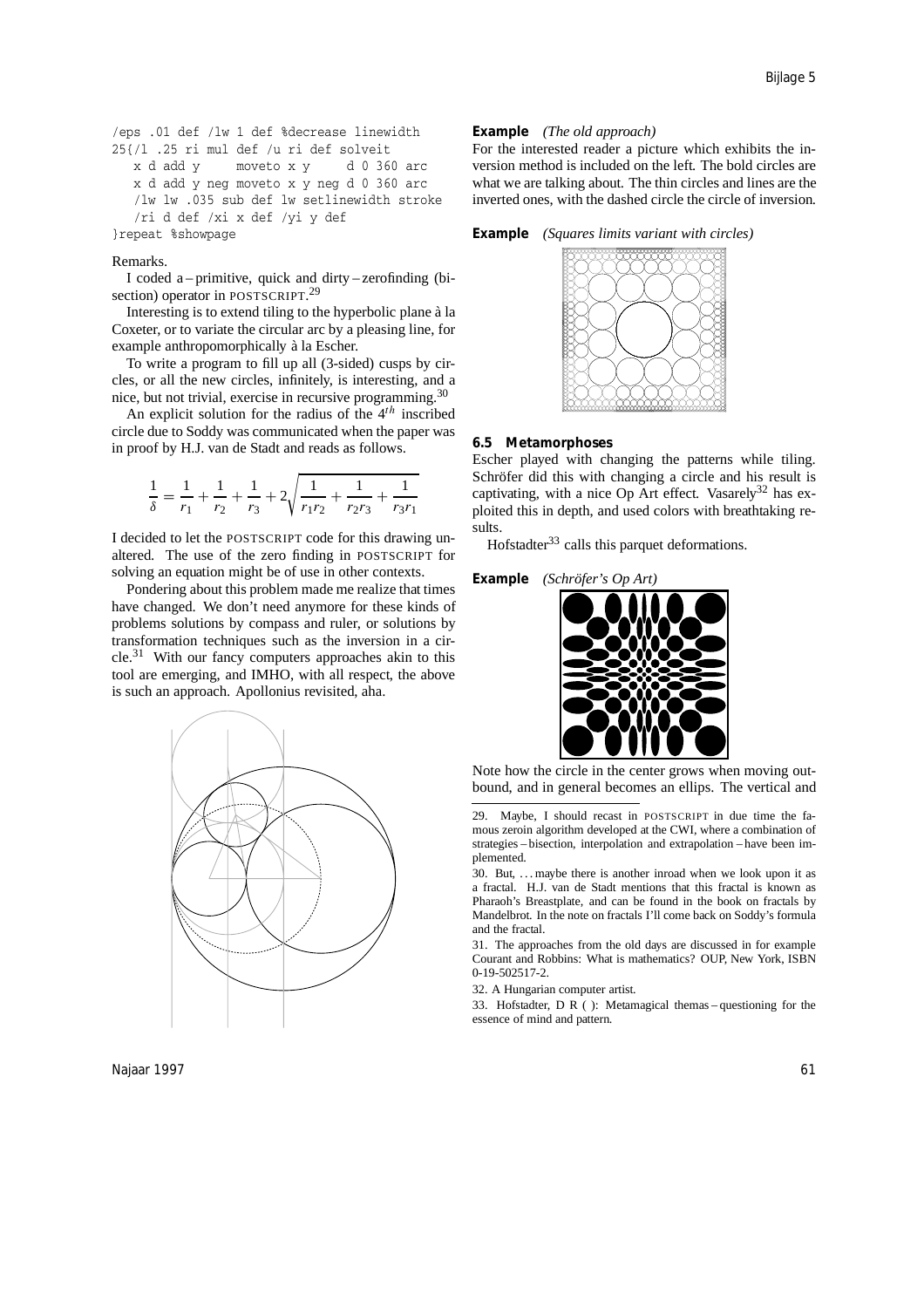horizontal axes of the ellipses are proportional to the abscis **Example** *(Division of hexagon and octogon)* and ordinate of its position.

```
%!PS-Adobe Schroefer's Op Art, cgl Nov 96
%%BoundingBox: -190 -190 190 190
/s 5 def
/drawgc{gsave r c translate
   r abs 5 div s add
   c abs 5 div s add scale
   0 1 moveto 0 0 1 0 360 arc fill
   grestore
}def
/schrofer{/flipflop true def
/indices[30 21 149520
         -2 -5 -9 -14 -21 -30]def
indices{/r exch s mul def gsave
indices{/c exch s mul def
        flipflop{drawgc}if
        /flipflop flipflop not def
}forall grestore}forall
-38 s mul dup moveto 0 76 s mul rlineto
76 s mul 0 rlineto 0 -76 s mul rlineto
closepath 5 setlinewidth stroke
}def
schrofer %showpage
```
Remark. In the coding the use of an array for the indices, next to forall, and the flipflop mechanism are interesting.

My METAFONT code is similar, modulo some syntactic sugar.

```
Example (Variants)
```


# **7 Tiling by diamonds**

The following example allows a nice demonstration of how to use the 'Turtle graphics' idea for coding in POSTSCRIPT.



Just diamonds, a star or cubes? Isn't it nice that hexagons can be divided so beautifully into 12 diamonds?

```
%!PS-Adobe- Diamonds, cgl Feb 97
%%BoundingBox: -50 -42 175 42
/turtle{%direction and stepsize on stack
  /step exch def /dir exch def
  currentpoint translate
  dir rotate step 0 lineto
}def
/r 25 def 2 setlinejoin
6{r 0 moveto -60 r turtle
             120 r turtle
              60 r turtle
             120 r turtle
             -60 r turtle
            -120 0 turtle
}repeat stroke
%
125 0 translate /r .75 r mul def
8{r 0 moveto 45 r turtle
            -90 r turtle
            135 r turtle
            45 r turtle
            135 r turtle
            -90 r turtle
             45 r turtle
           -180 0 turtle
 }repeat stroke %showpage
```
Explanation. turtle draws a line, parameterized over size and direction.

Note the use of a zero step at the end, next to the direction.<sup>34</sup>

### **Example** *(Penrose's kites and darts)*

Related to dividing hexagons and octogons into diamonds is Penrose's diamond, which he divided into 2 to cover the plain by its parts in a nonperiodic way.

```
34. Maybe I should have done this a little differently.
```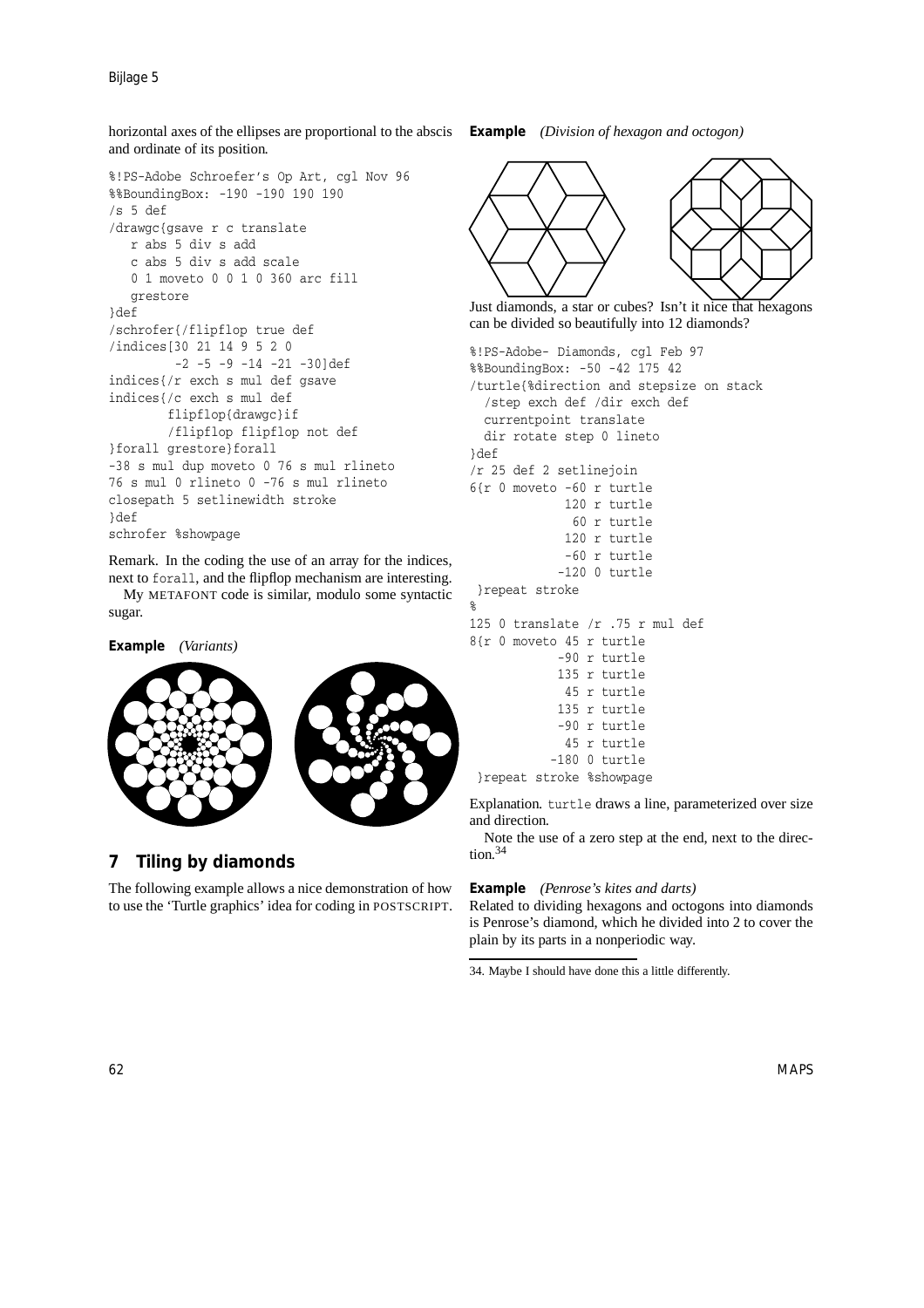

Remark. It's interesting to write a program which generates automatically tilings by these kites and darts. That is to teach a computer how to puzzle.

### **Example** *(Rhombus as basic element)*

I chose a diamond as basic element. Of course one can also code the wiggy lines.



The above is obtained as follows

```
%!PS Tiling fourthree, cgl 96
%%BoundingBox: -100 -100 100 100
/a 10 def /ha a .5 mul def
/tile {% rhombus + 90 rotated rhombus
ha 3 sqrt mul 0 moveto
0 ha lineto ha 3 sqrt mul neg 0 lineto
0 ha neg lineto closepath
ha 1 3 sqrt add mul ha 3 sqrt mul lineto
ha 2 3 sqrt add mul 0 lineto
ha 1 3 sqrt add mul ha 3 sqrt mul neg lineto
closepath
}def
/tena a 10 mul def
/frame {tena neg tena moveto
tena 2 mul 0 rlineto 0 tena -2 mul rlineto
tena -2 mul 0 rlineto closepath}def
/dotiling{a -11 mul tena neg translate
 9{asave
  11{tile a 1 3 sqrt add mul 0 translate
    }repeat stroke
  grestore
  gsave ha 1 3 sqrt add mul dup translate
  11{tile a 1 3 sqrt add mul 0 translate
     }repeat stroke grestore
  0 a 1 3 sqrt add mul translate
}repeat
} def
```
Najaar 1997 63

frame clip dotiling %showpage

My METAFONT code reads similar.

# **8 Tiling by stars**

The following – non-tight 'hexagon' tilings – reminds me of tilings by the Moors.



```
%!PS-Adobe 6-stars, cgl Feb 97
%%BoundingBox: -70 -70 70 70
/r 25 def 2 setlinejoin
/six{%r on stack
  /rloc exch def
 rloc 0 moveto
 6{30 rotate .577 rloc mul 0 lineto
    30 rotate rloc 0 lineto}repeat
    closepath stroke
}def
30 rotate
r six .588 r mul six
6{gsave 2 r mul 0 translate
 r six .5 setlinewidth .588 r mul six
 grestore
  60 rotate}repeat %showpage
```
Looking at the left picture I found it hard to recognize that it was just a tiling of 6-stars. In reality the tessallations also exhibit 'hidden' lines.

# **Example** *(Dual of composition of pentagons I)*

Stars and the enveloping polygons are related.

As exercise for the reader the following dual of the composition of pentagons I.

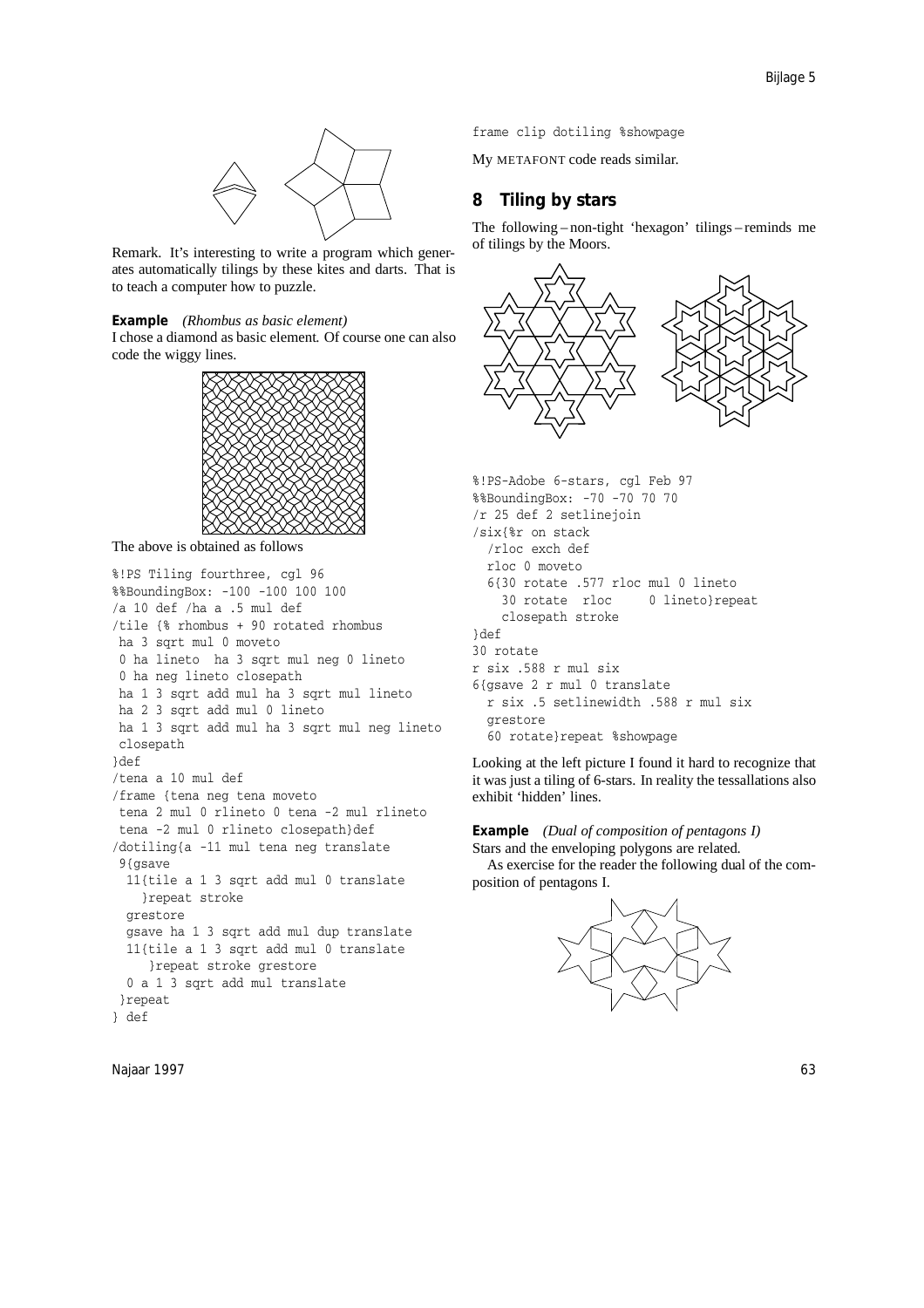**Example** *(Composite of pentagrams)*



This code arose after Jackowski's visit to NTG's fall 1996 meeting, where he lectured and dealt with stars among other things.

```
%!PS-Adobe- Tiling pentagrams, cgl Nov 96
%%BoundingBox: -100 -100 100 100
/star{%n r on stack, n>=5
/rstar exch def /nstar exch def
 /alfahstar 180 nstar div def
 /rinstar rstar 2 div alfahstar cos
   mul 1.5 sub def
 0 rstar moveto
nstar{alfahstar rotate 0 rinstar lineto
       alfahstar rotate 0 rstar lineto
      }repeat closepath stroke
}def
%
/n 5 def /r 5 def \text{\%}(r,n)-gon
/alfa 360 n div def
/lw .1 def 2 setlinejoin
%loop over the 'rings'
4{lw setlinewidth
  /rh r 2 div def %r half
  /rin r 36 cos mul def %r inside
  %big stars
  /c rin 36 cos mul 2 mul def
  n{gsave 0 c translate n rin star
    grestore alfa rotate
    }repeat
  %'half-sized' stars
  gsave 36 rotate
  /c rin rh add def
  n{gsave 0 c translate 36 rotate
   n rh star
    grestore alfa rotate
```

```
}repeat
 grestore
  /r 36 cos dup 2 mul 1 add mul r mul def
  /lw lw .2 add def
}repeat %showpage
```
Explanation. The figure is composed of rings of stars, with in each ring stars of 2 sizes. The bigger stars circumscribe a spurious pentagon. The radius *r* of (the circumscribing circle of) this pentagon is taken as the independent parameter of the drawing. Dependent quantities are the following.

Radius inner circle:  $r_{inside} = r \cos 36$ Side pentagon: 2*r* sin 36 Bigger star radius: *r* cos 36 distance from center: 2r cos<sup>2</sup> 36 Smaller star radius: *.*5*r* distance from center: *rinside* + *.*5*r* The radius of the next ring:  $r \cos 36 (2 \cos 36 + 1)$ 

BoundingBox:<sup>35</sup> *r* (cos 36 (2 cos 36 + 1))<sup>*n*</sup>  $\approx$  2.12*<sup>n</sup> r*. Drawing a star has been explained in 'Stars around I.'<sup>36</sup> Note the use of 2 setlinejoin to circumvent spurious sharp corners.<sup>37</sup>

**Example** *(Variant)*



# **9 Acknowledgements**

Thank you Bogusław Jackowski for your suggestions, inspiring examples, and help. Thank you Sasha Berdnikov for providing me with examples of tilings. Thank you Erik Frambach for comments and discussions. Peter van Summeren pointed me to some literature items. Denis Roegel informed me about Truchet's tiling and the GUTenberg

<sup>35</sup>. Radius of circumscribing pentagon, with *n* the number of rings.

<sup>36</sup>. See MAPS 97.1. The idea is that the star can be seen as a pentagon with a broken line as side. The coordinates of the junction of the 2 line elements of the broken line follow from a backside of the envelope calculation.

<sup>37.</sup> Courtesy Marcel Tünnissen, who also played with the figure and applied technology from 3D – extending the sides of polyhedra to yield starred figures – to 2D.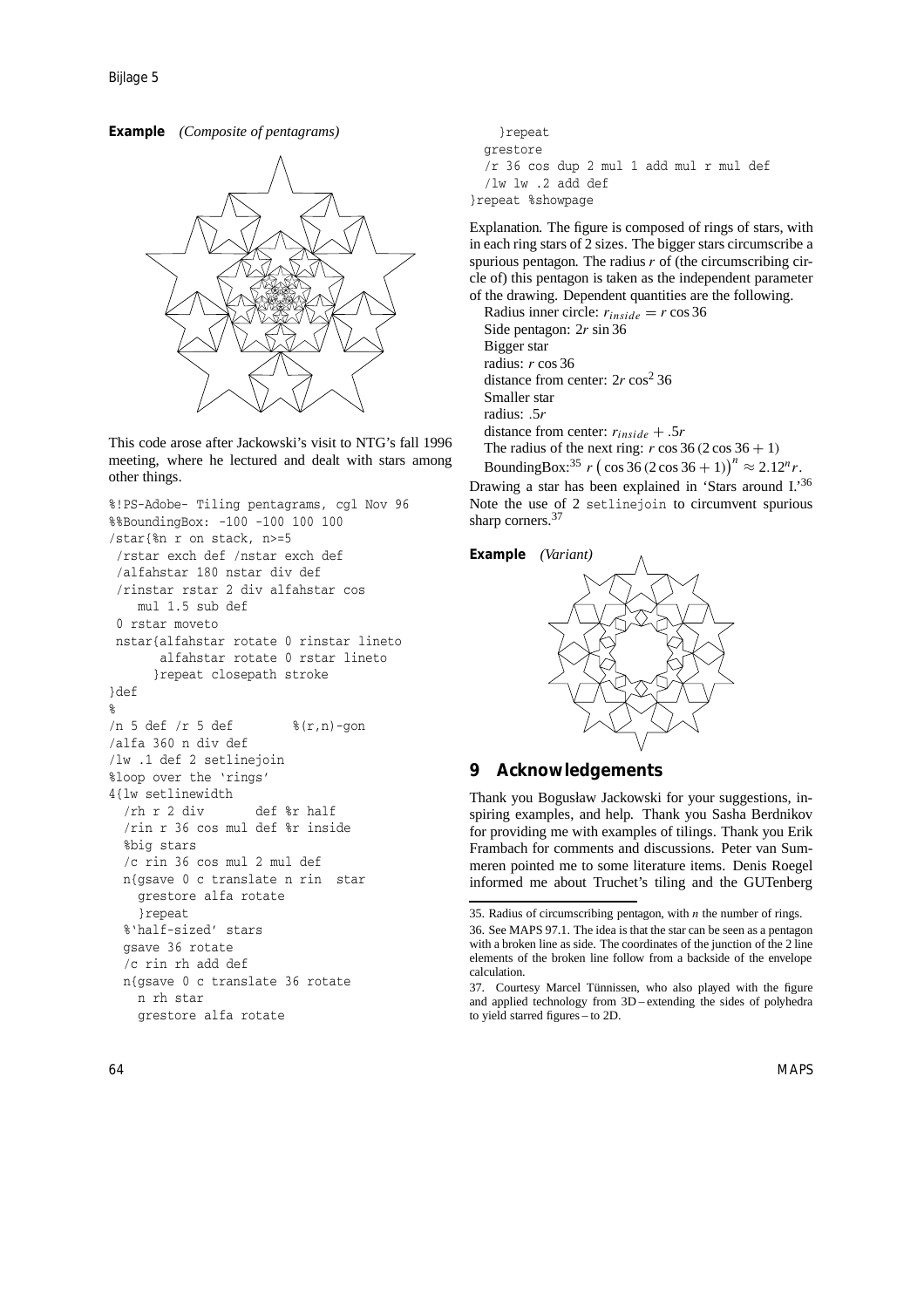contest on the issue, next to providing me with a copy of a GUTenberg article about the winnars of the contest. H.J. van der Stadt communicated Soddy's formula.

Many examples have been borrowed from the earlier mentioned book by Grünbaum and Shephard.

As usual Jos Winnink proofed the paper and lent a helping hand in procrusting the article into MAPS outfit. Thank you all.

### **10 What more?**

The tilings, as overwhelming they might seem, are just the top of the iceberg. What about tiling on curved surfaces, for example on a sphere, as well as general tiling in 3D? Maybe, I will come back on the issue when computers have real holographic 3D viewing possibilities.



# **11 Conclusions**

Just the use of a few graphical primitives in POSTSCRIPT and awareness of the user versus device space can yield interesting pictures via little POSTSCRIPT code. Sometimes it is handier and more elegant to use METAFONT as a declarative language. On the other hand METAFONT's pictures can't be rotated over arbitrary angles.

Differences in the concept of the path data structure in POSTSCRIPT and METAFONT entails different programs. The most apparent differences are in tiling and clipping. I would welcome in POSTSCRIPT an operator similar to METAFONT's point  $\langle expression \rangle$  of  $\langle path \rangle$ .

Happily the same splines are used underneath facilitating METAFONT to calculate the splines from a declarative specification ready for use in POSTSCRIPT.

I never realized that tiling, especially when done by computer, can be so amuzing. So far I've no access to color printers, alas. Undoubtedly a mer a boire awaits me there.

I hope that the given codes will contribute to the literature of METAFONT and POSTSCRIPT codes. I welcome comments.

Najaar 1997 - Kasumaan kalender oo kalender oo kalender oo kalender oo kalender oo kalender oo kalender oo kale



# **12 Appendix: Postponed codes**

### **12.1 Mondrian's Two lines**

In the original Mondrian the two lines did not divide the sides by the golden ratio. An oversight by Mondrian?

In principle a very simple code, but becomes interesting with proper coloring of the background and with lines of non-neglible thickness.

```
%!PS-Adobe- Mondrian's Two lines, cgl 96
%%BoundingBox: -50 0 50 100
/D 50 def
/R D 1.4142 mul def %side
/gr .618 R mul def
/delta 10 def /mdelta delta neg def
45 rotate
0 0 moveto R 0 lineto
R R lineto 0 R lineto
closepath
gsave .985 setgray fill grestore
clip newpath
%gr 0 moveto 0 gr lineto
 gr delta add mdelta moveto
mdelta gr delta add lineto
%gr R moveto 0 R gr sub lineto
 gr delta add R delta add moveto
mdelta R gr sub delta sub lineto
R 30 div setlinewidth stroke %showpage
```
Explanation. I chose for a clipping boundary and to let the thick lines extend to be cut appropriately.

#### **12.2 Yin-Yang**

An exercise in using (circular) arcs. METAFONT code.

%Yin-Yang, cgl Jan 97 size=100;

- fill ((halfcircle& halfcircle rotated 180 scaled.5 shifted(-.25,0)& reverse (halfcircle scaled.5 shifted(.25,0))& cycle)scaled size); draw fullcircle scaled size;
- fill fullcircle scaled .125size
- shifted ( .25size,-.0625size);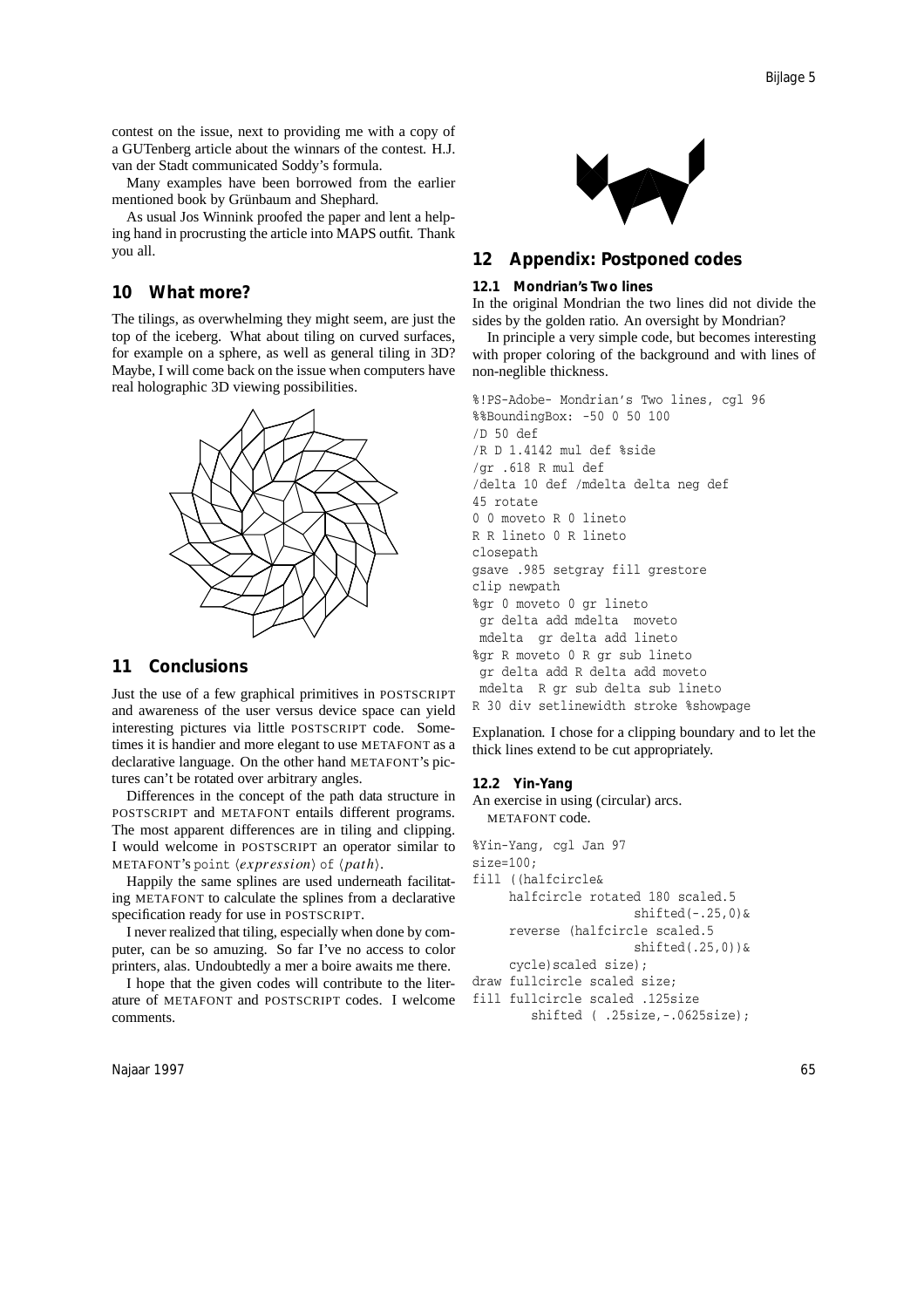Bijlage 5

```
unfill fullcircle scaled .125size
        shifted (-.25size, .0625size);
showit; end
```
Explanation. It is all about drawing, casu quo (un)filling, of (arcs of) circles, and to scale and reposition these appropriately. In plain METAFONT we have half/fullcircle which have to be scaled, rotated, and positioned. In POSTSCRIPT a circle macro is easily written and used similarly. Interesting is the use of reverse in METAFONT in order to create closed contours, which in POSTSCRIPT is done implicitely via arcn, that is the arc in negative direction.

A similar POSTSCRIPT code reads as follows.

```
%!PS-Adobe- Yin-Yang, cgl 96
%%BoundingBox: -50 -50 50 50
/R 50 def /mR R neg def
/r R 8 div def /mr r neg def
/hR R 2 div def /mhR hR neg def
/circle{%center on stack
translate
r 0 moveto 0 0 r 0 360 arc
3def
R 0 moveto 0 0 R 0 180 arc
          mhR 0 hR 180 360 arc
           hR 0 hR 180 0 arcn
fill
gsave mhR r circle
     1 setgray fill grestore
gsave hR mr circle
     0 setgray fill grestore
R 0 moveto 0 0 R 0 360 arc stroke %showpage
```
The following POSTSCRIPT code was output by Meta-Post.<sup>38</sup> Some  $\approx$  50 lines of curveto, fill and stroke. Much less readable than my straight (handcoded) Post-Script, moreover, 'structure' has disappeared.

```
%!PS-Adobe- Yin-Yang, MetaPost (JJW)
%%BoundingBox: -51 -51 51 51
newpath 50 0 moveto
50 13.26 44.73 25.98 35.35 35.35 curveto
25.98 44.73 13.26 50 0 50 curveto
-13.26 50 -25.98 44.73 -35.35 35.35 curveto
-44.73 25.98 -50 13.26 -50 0 curveto
-50 -6.63 -47.37 -12.99 -42.68 -17.68 curveto
-37.99 -22.37 -31.63 -25 -25 -25 curveto
-18.37 -25 -12.01 -22.37 -7.32 -17.68 curveto
-2.63 -12.99 0 -6.63 0 0 curveto
0 6.63 2.63 12.99 7.32 17.68 curveto
12.01 22.37 18.37 25 25 25 curveto
31.63 25 37.99 22.37 42.68 17.68 curveto
47.37 12.99 50 6.6350 0 curveto
closepath fill
```
0 2 dtransform truncate idtransform setlinewidth pop [] 0 setdash 1 setlinejoin 10 setmiterlimit newpath 50 0 moveto 50 13.26 44.73 25.98 35.35 35.35 curveto 25.98 44.73 13.26 50 0 50 curveto -13.26 50 -25.98 44.73 -35.35 35.35 curveto -44.73 25.98 -50 13.26 -50 0 curveto -50 -13.26 -44.73 -25.98 -35.35 -35.35 curveto -25.98 -44.73 -13.26 -50 0 -50 curveto 13.26 -50 25.98 -44.73 35.35 -35.35 curveto 44.73 -25.98 50 -13.26 50 0 curveto closepath stroke newpath 31.25 -6.25 moveto 31.25 -4.59 30.59 -3.00 29.42 -1.83 curveto 28.25 -0.66 26.66 0 25 0 curveto 23.34 0 21.75 -0.66 20.58 -1.83 curveto 19.41 -3.00 18.75 -4.59 18.75 -6.25 curveto 18.75 -7.91 19.41 -9.50 20.58 -10.67 curveto 21.75 -11.84 23.34 -12.5 25 -12.5 curveto 26.66 -12.5 28.25 -11.84 29.42 -10.67 curveto 30.59 -9.50 31.25 -7.91 31.25 -6.25 curveto closepath fill 1 setgray newpath -18.75 6.25 moveto -18.75 7.91 -19.41 9.50 -20.58 10.67 curveto -21.75 11.84 -23.34 12.5 -25 12.5 curveto -26.66 12.5 -28.25 11.84 -29.42 10.67 curveto -30.59 9.50 -31.25 7.91 -31.25 6.25 curveto -31.25 4.59 -30.59 3.00 -29.42 1.83 curveto -28.25 0.66 -26.66 0 -25 0 curveto -23.34 0 -21.75 0.66 -20.58 1.83 curveto -19.41 3.00 -18.75 4.59 -18.75 6.25 curveto closepath fill showpage

Remark. Note the redundancies, for example newpath.

### **12.3 Escher's sun and moon**

I 'scanned' the picture and created appropriate paths in METAFONT by incorporating the points, specifying directions and using ordinary and splice joins. When finished METAFONT was ordered to write the curves – data for the spline pieces suitable for POSTSCRIPT – to the log file. This file was edited into a straight PostScript program. My poor man's MFTOEPS, which is conceptually simple and does not require knowledge of clever tools.

The essential issues of the program are listed below.

```
path p[]; s=30;
p11=origin..(-.7s,.5s)..(-2s,0)..
    (-2.6s, .3s)..(-3.5s, 0);
p12=point 4 of p11..
```
<sup>38</sup>. Courtesy Jos Winnink, who adapted my METAFONT program for the purpose.